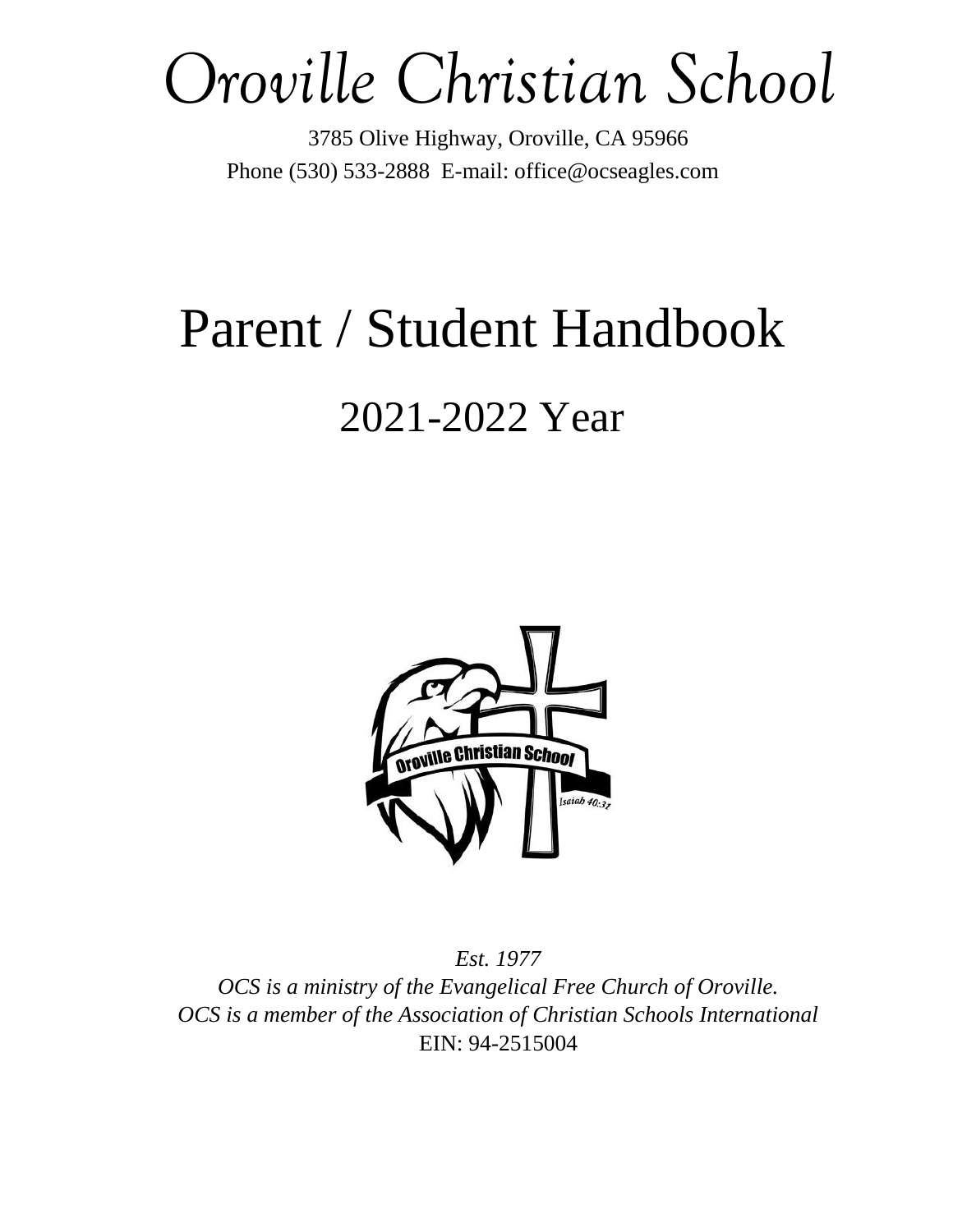# *Oroville Christian School*

We are truly grateful to the Lord for allowing us the privilege of being partners with parents in the education of their children. Communication between the school and home is a vital ingredient in a successful experience for both OCS students and parents. This handbook contains basic information for each student and parent.

*Please read this handbook carefully.* The information given here will help you to have an

enjoyable, productive year as a member of the OCS community.

### **Vision Statement**

Oroville Christian School seeks to glorify God by offering a high-quality elementary Christian education to the families of the greater Oroville Area.

### **Mission Statement**

Our mission is to assist parents in preparing their children for life by leading them to Christ, equipping them with strong academic skills, developing a sound biblical worldview, and nurturing godly character.

### **Philosophy of Education**

"Jesus increased in wisdom (academically), and in stature (physically), and in favor with God (spiritually), and man (socially)."  $\sim$  Luke 2:52 (ESV)

#### **Our objective is to provide a Christian school for children that will:**

#### *Instruct (Proverbs 22:6)*

We strive to excel in teaching and in motivating children to their highest levels of achievement, while recognizing the God-given uniqueness of their gifts, abilities, and learning styles.

#### *Interpret (Proverbs 2:6)*

We determine to present all subject matter from a Biblical perspective: daily lessons are anchored in the belief that the whole physical universe was created by an eternal God and that life is governed and sustained by Him and that His creation demonstrates His character and unlimited power.

#### *Integrate (Philippians 1:27)*

We purpose to train and equip the children to be of service to others by learning to conduct themselves in *all* their relationships; in the home, church, school, business, society, government, and recreation in such a way that their *personal lives* will bring honor to God and will give evidence of active faith in the Lord Jesus Christ.

#### *Notice of Nondiscriminatory Policy as to Students*

Oroville Christian School admits students of any race, color, national and ethnic origin to all the rights, privileges, programs, and activities generally accorded or made available to students at the school. It does not discriminate based on race, color, nationality and ethnic origin in administration or its educational policies, scholarship, athletic, and other school- administered programs.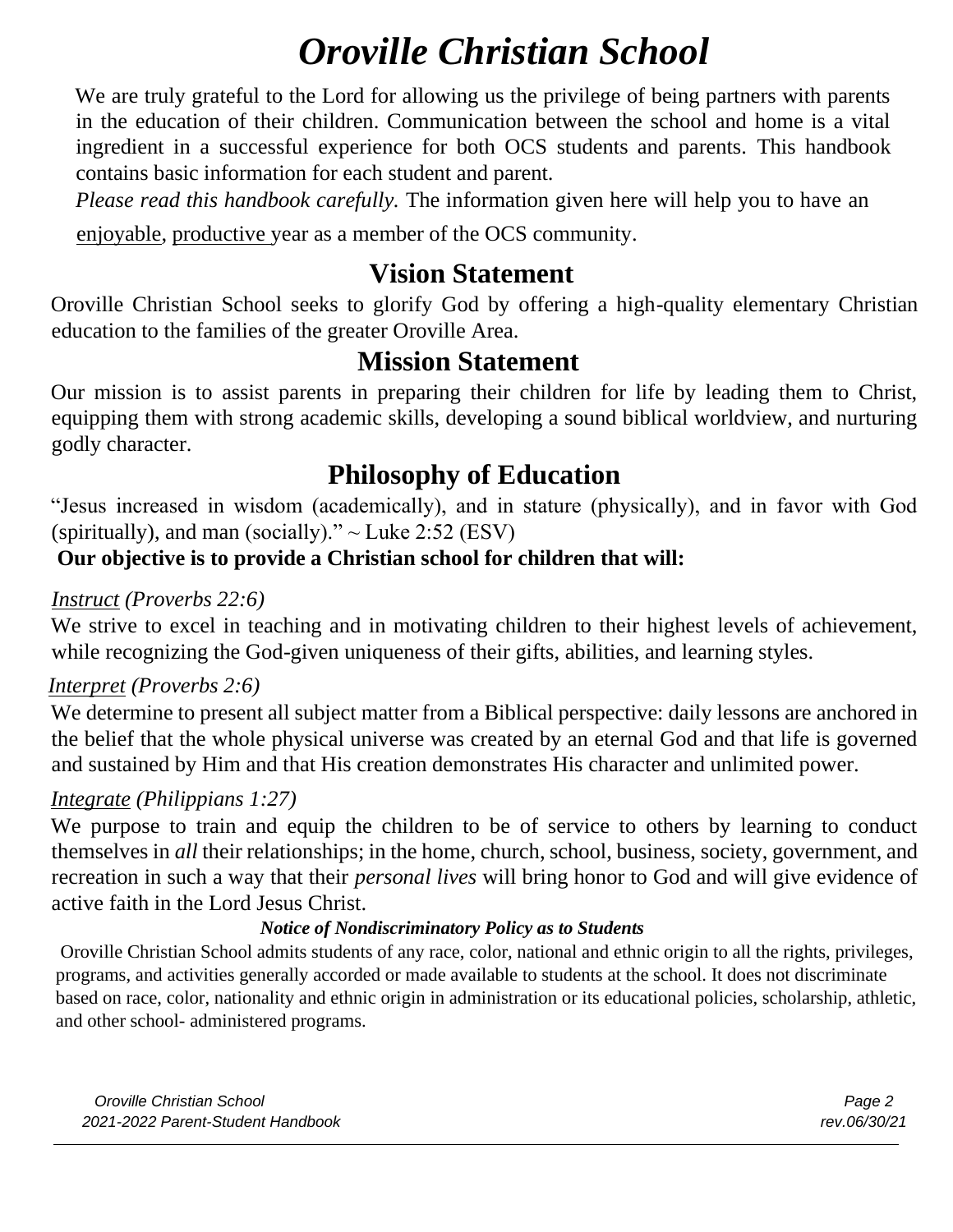

Oroville Christian School 3785 Olive Highway, Oroville, CA 95966 T: (530) 533-2888 E-mail: office@ocseagles.com

Dear Parents,

Oroville Christian School exists to glorify God and to bless the community we serve. We seek to do this by providing an excellent, Christ-centered education to students in Preschool through 8<sup>th</sup> grade. We are grateful and humbled that God has entrusted us with the education of so many young people for over 40 years.

OCS was founded in 1977 by a group of visionary people who wanted to start a Christian school that would reach out into the community and impact families and the larger society for Christ. At present we offer classes for Preschool through eighth grade on campus.

While this handbook will provide information and answers to most of the questions about rules, policies, and procedures, School Board policy is the final authority concerning rules and procedures. It is important that every parent and student read through the entire handbook and become familiar with its contents. If your child is too young to read, please be sure he/she understands the essentials. Of course, not every conceivable situation is covered in the handbook and the administration reserves the freedom to interpret and apply our policies and procedures with grace and fairness.

Your support and cooperation are appreciated.

In Jesus' Matchless Name,

The OCS School Board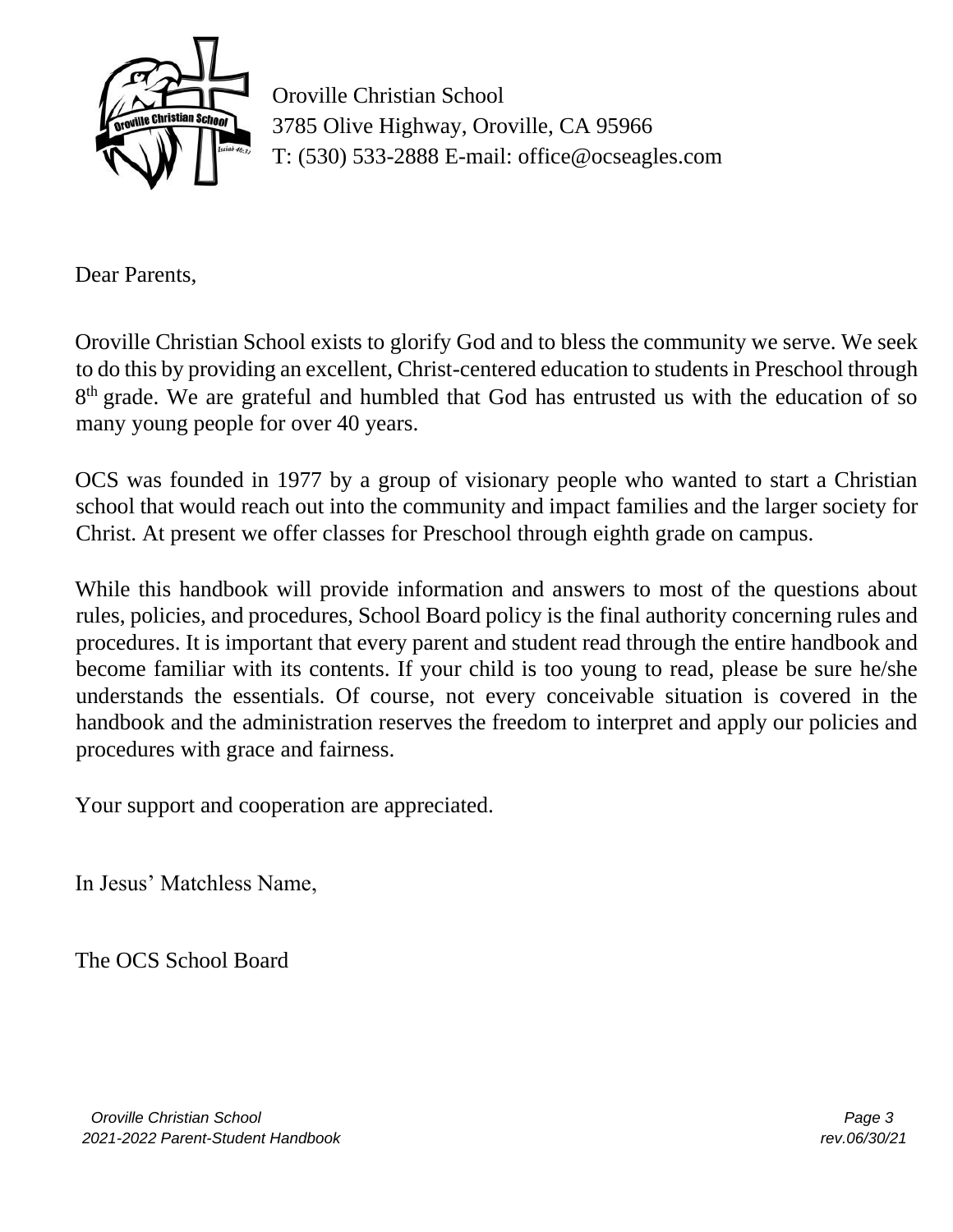#### **Table of Contents**

#### **Contents**

| Oroville Christian School         | Page 4       |
|-----------------------------------|--------------|
| 2021-2022 Parent-Student Handbook | rev.06/30/21 |
|                                   |              |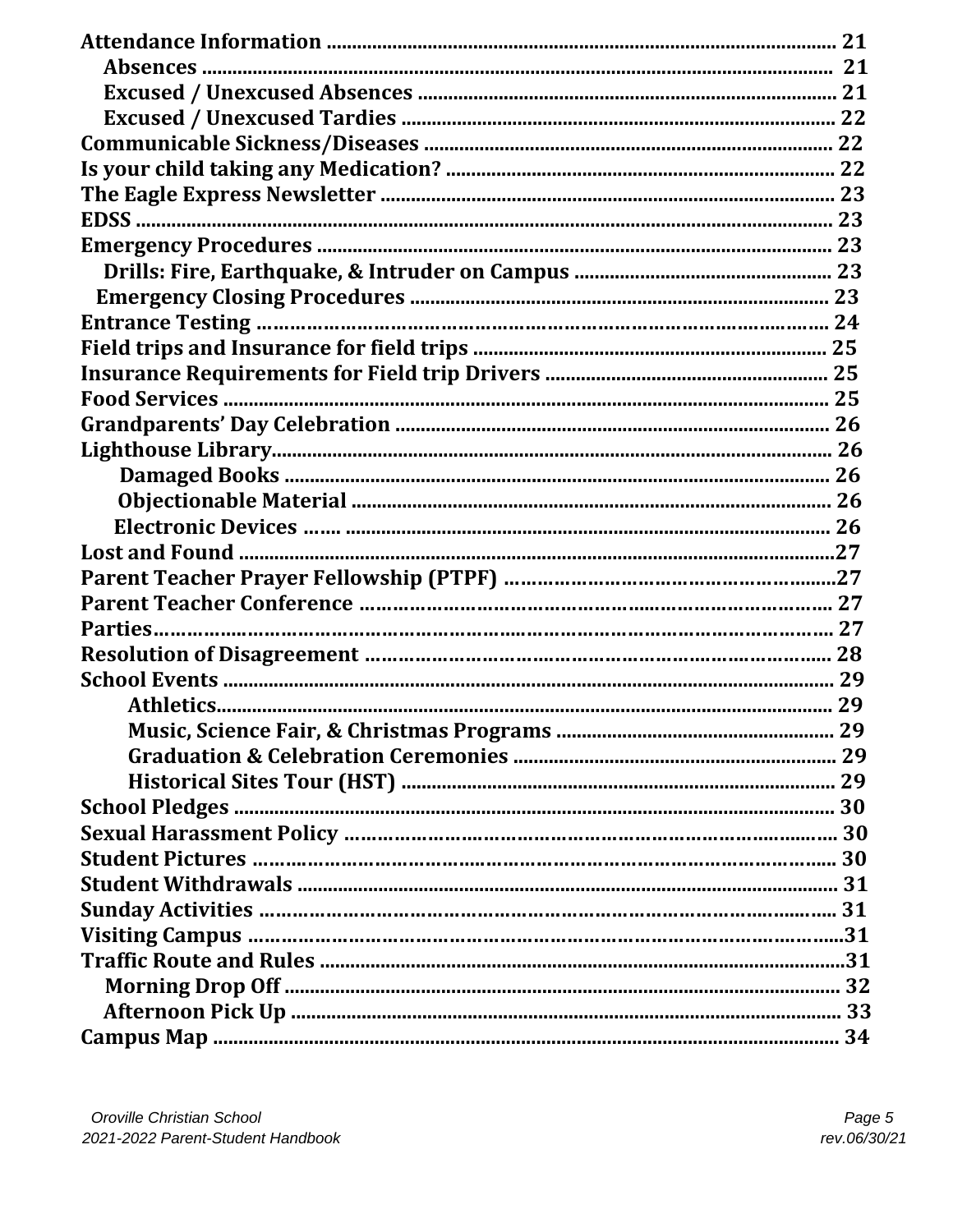### **Statement of Faith**

#### *God*

1. We believe in one God, Creator of all things, holy, infinitely perfect, and eternally existing in a loving unity of three equally divine Persons: the Father, the Son, and the Holy Spirit. Having limitless knowledge and sovereign power, God has graciously purposed from eternity to redeem a people for Himself and to make all things new for His own glory.

#### *The Bible*

2. We believe that God has spoken in the Scriptures, both Old and New Testaments, through the words of human authors. As the verbally inspired Word of God, the Bible is without error in the original writings, the complete revelation of His will for salvation, and the ultimate authority by which every realm of human knowledge and endeavor should be judged. Therefore, it is to be believed in all that it teaches, obeyed in all that it requires, and trusted in all that it promises.

#### *The Human Condition*

3. We believe that God created Adam and Eve in His image, but they sinned when tempted by Satan. In union with Adam, human beings are sinners by nature and by choice, alienated from God, and under His wrath. Only through God's saving work in Jesus Christ can we be rescued, reconciled, and renewed.

#### *Jesus Christ*

4. We believe that Jesus Christ is God incarnate, fully God and fully man, one Person in two natures. Jesus-Israel's promised Messiah-was conceived through the Holy Spirit and born of the virgin Mary. He lived a sinless life, was crucified under Pontius Pilate, arose bodily from the dead, ascended into heaven, and sits at the right hand of God the Father as our High Priest and Advocate.

#### *The Work of Christ*

5. We believe that Jesus Christ, as our representative and substitute, shed His blood on the cross as the perfect, all-sufficient sacrifice for our sins. His atoning death and victorious resurrection constitute the only ground for salvation.

#### *The Holy Spirit*

6. We believe that the Holy Spirit, in all that He does, glorifies the Lord Jesus Christ. He convicts the world of its guilt. He regenerates sinners, and in Him they are baptized into union with Christ and adopted as heirs in the family of God. He also indwells, illuminates, guides, equips, and empowers believers for Christ-like living and service.

#### *The Church*

7. We believe that the true church comprises all who have been justified by God's grace through faith alone in Christ alone. They are united by the Holy Spirit in the body of Christ, of which He is the Head. The true church is manifest in local churches, whose membership should be composed only of believers. The Lord Jesus mandated two ordinances, baptism and the Lord's Supper, which visibly and tangibly express the gospel. Though they are not the means of salvation, when celebrated by the church in genuine faith, these ordinances confirm and nourish the believer.

*Oroville Christian School Page 6 2021-2022 Parent-Student Handbook rev.06/30/21*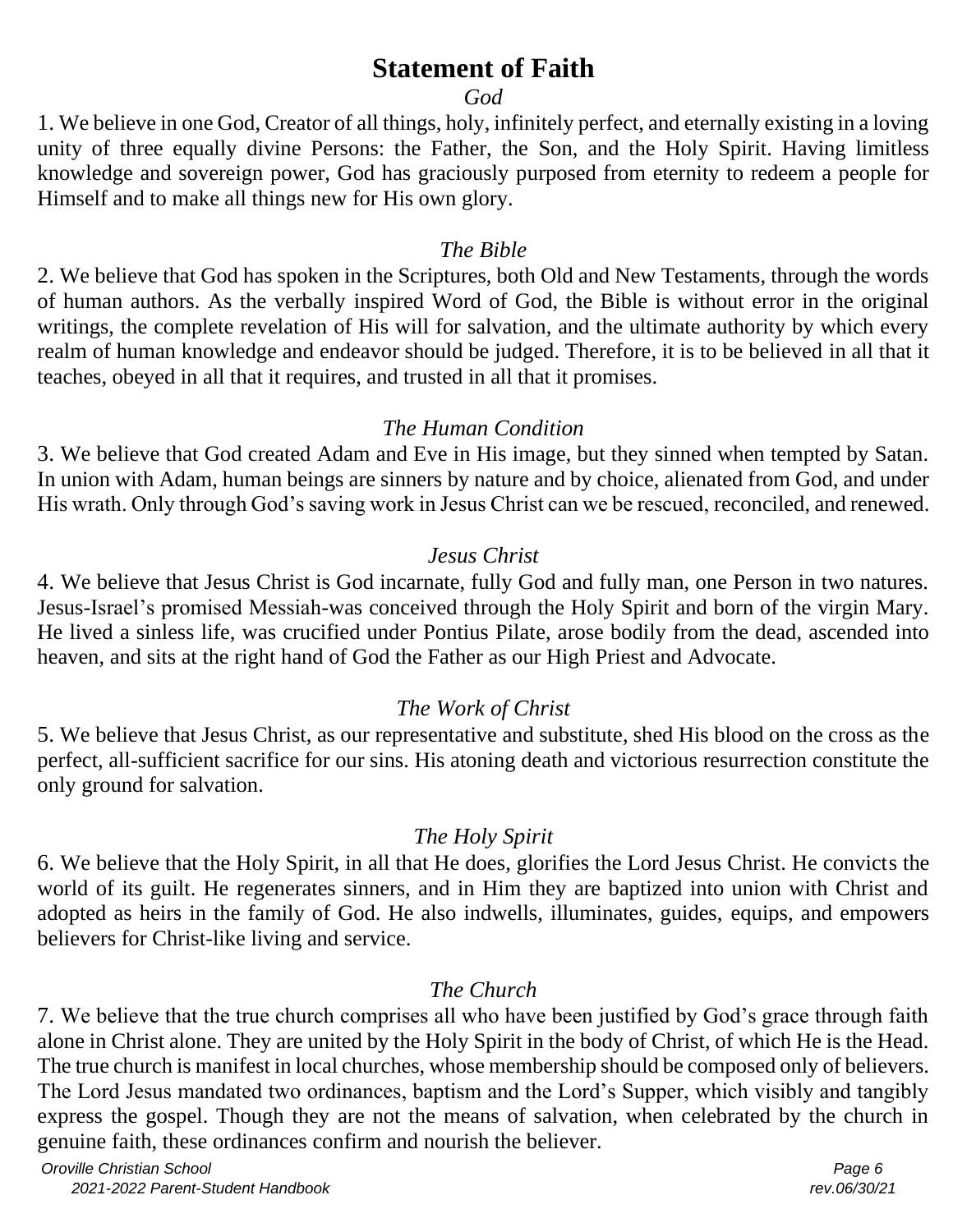#### *Christian Living*

8. We believe that God's justifying grace must not be separated from His sanctifying power and purpose. God commands us to love Him supremely and others sacrificially, and to live out our faith with care for one another, compassion toward the poor and justice for the oppressed. With God's Word, the Spirit's power, and fervent prayer in Christ's name, we are to combat the spiritual forces of evil. In obedience to Christ's commission, we are to make disciples among all people, always bearing witness to the gospel in word and deed.

#### *Christ's Return*

9. We believe in the personal, bodily, and glorious return of our Lord Jesus Christ. The coming of Christ, at a time known only to God, demands constant expectancy and, as our blessed hope, motivates the believer to godly living, sacrificial service, and energetic mission.

#### *Response and Eternal Destiny*

10. We believe that God commands everyone everywhere to believe the gospel by turning to Him in repentance and receiving the Lord Jesus Christ. We believe that God will raise the dead bodily and judge the world, assigning the unbeliever to condemnation and eternal conscious punishment and the believer to eternal blessedness and joy with the Lord in the new heaven and the new earth, to the praise of His glorious grace. Amen.

#### *Marriage*

We believe marriage is the original and foundational institution of human society, established by God as a one-flesh, covenantal union between a man and a woman (gender at birth) that is life-long (until separated by death), exclusive (monogamous and faithful), and generative in nature (designed for bearing and rearing children), and it is to reflect the relationship between Christ and the Church. Our lord Jesus describes marriage in Mathew 19: 4-6 so is our view of marriage. A civil government's sanction of a union will be recognized as a legitimate marriage by the church only to the extent that it is consistent with the definition of "marriage" found in this Position Statement.

#### *Human Sexuality*

We believe that God first created man and then woman, from the man, as a counterpart to the man. He then brought the woman to the man and established marriage as a one-flesh relationship between the man and the woman. We therefore believe that the context for sexual activity is the marriage of one man and woman.

Hence, sexual activities outside of marriage, including but not limited to, fornication, adultery, incest, homosexuality, pedophilia, and bestiality are inconsistent with the teaching of the Bible and the church. Further, lewd conduct, transgender behavior, and the creation and/or distribution and/or viewing of pornography, are incompatible with God's intention.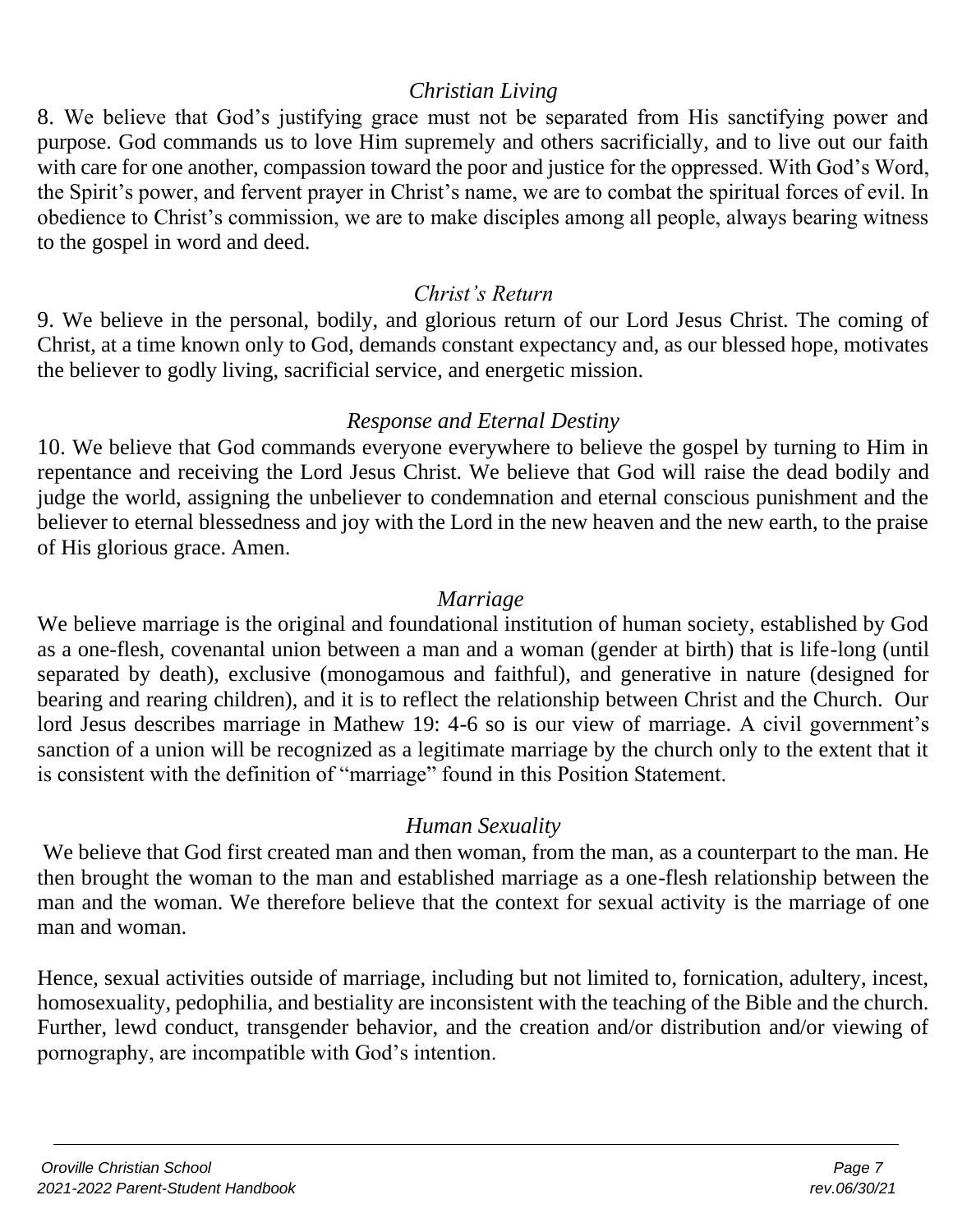### **Board Members, Staff, and Faculty**

#### **Oroville Christian School Board**

Joe Cagnacci

 John Cuny (Secretary) Petrina Ladendorf (Chairperson) Don Remley (Vice Chairperson) Rob Rodney (Elder Liaison) Christina Walborn

#### **Administration**

Mark Bates – Administrator Timber Stanton – Secretary Sara Kroll – Bookkeeper

#### **Faculty Staff**

| Marta Goodwin      | Laurel Ferretti       |
|--------------------|-----------------------|
| Jesamine Helenburg | Nina Garica           |
| Lisa Long          | Christina Nelson      |
| Leticia Macias     | Veronica Key          |
| Patrick Nelson     | Cindy Rodney          |
| Christiana Stark   | Samantha Ross         |
| Jolene Sylva       | <b>Richard Gentry</b> |
| Becky Wagenaar     |                       |

Elisabeth Worthington

#### **PTPF (Parent Teacher Prayer Fellowship)**

**Membership** - All parents/guardians having children in the school are automatically members. Teachers in the school are also automatically considered members. Julie Ching (President) Becky Wagenaar (Vice President)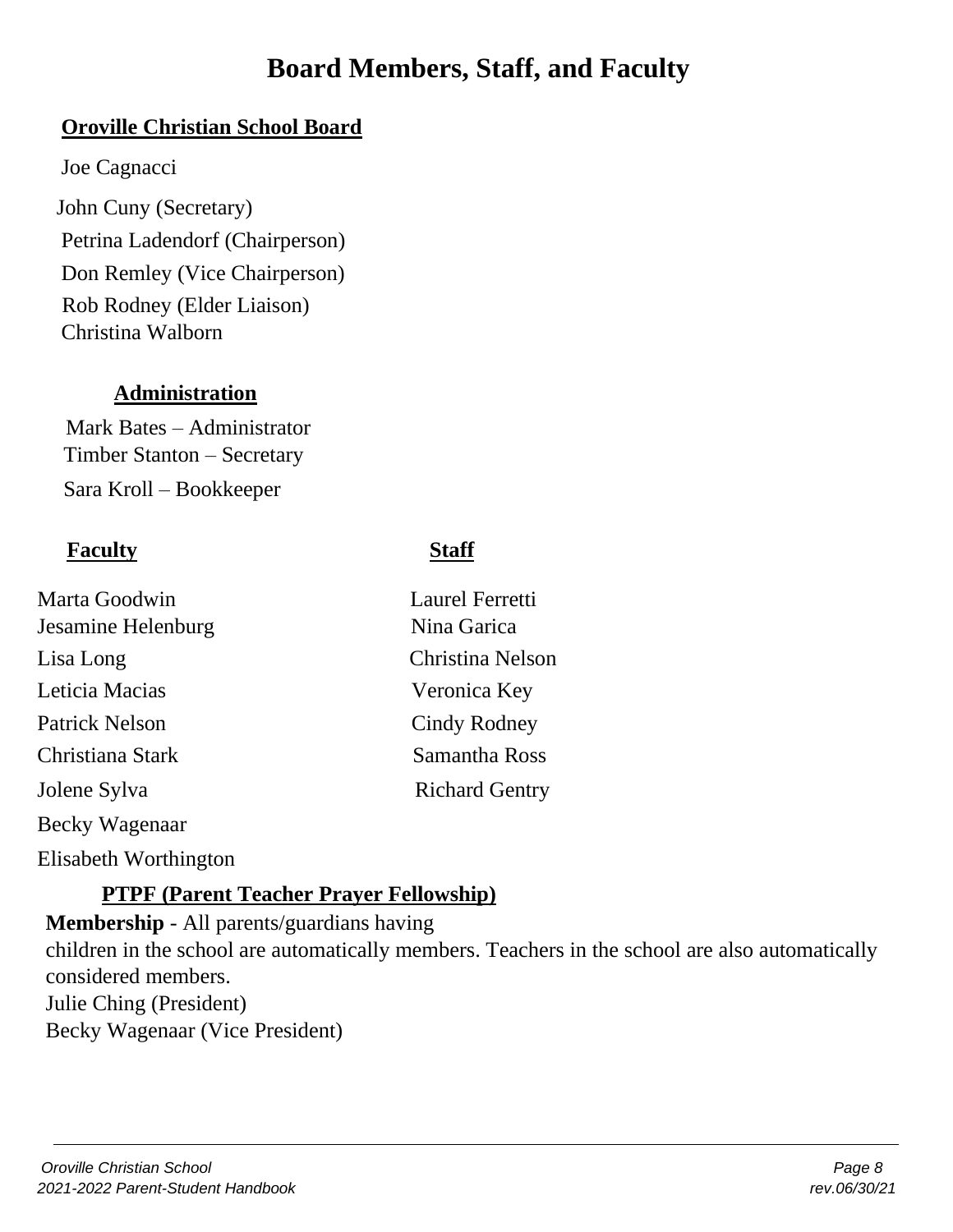### **Employee Interaction with Pupils**

The school staff will strive to help each student realize his or her potential as a child of God and effective member of society. A teacher must work to stimulate the spirit of inquiry, the acquisition of knowledge and understanding, and the thoughtful formulation of God honoring goals. In fulfillment of the obligation to the student, the teacher/staff will:

- *make reasonable effort to protect the student from conditions harmful to learning or to health and safety.*
- *refrain from all inappropriate forms of physical contact as described in the State of California Penal Code, Section 243.3*
- *go through the parents to share information with the students (No private texting, emails, or social media with students)*
- *not be alone behind closed doors with a student at any given time*
- *not intentionally expose the student to embarrassment or disparagement*
- *not use professional relationships with the students for private advantage*
- *not deliberately suppress or distort subject matter relevant to the student's progress*.

### **School Schedule**

#### **Daily Class Schedule**

 $K - 8<sup>th</sup>$  grade: M, T, TH, F: 8:30 am to 3:15 pm  $K - 8<sup>th</sup>$  grade: Wed. 8:30 am to 1:30 pm

#### **Lunch**

*See class schedule Days with Noon dismissal - No lunch served* 

**Recess** *See class schedule* 

#### **Physical Education**

*See class schedule* 

### **What We Teach**

Oroville Christian School applies God's Word to every phase of the child's life (2 Timothy 3:16). OCS teaches traditional courses in phonics, reading, writing, grammar, literature, math (through Algebra I), science, history, and Bible. OCS primarily uses Christian publications in its curriculum, namely BJU Press, Abeka Book, ACSI, and Summit Ministries. The curriculum at OCS includes Bible, computers, arts and crafts, music, health/physical education, and character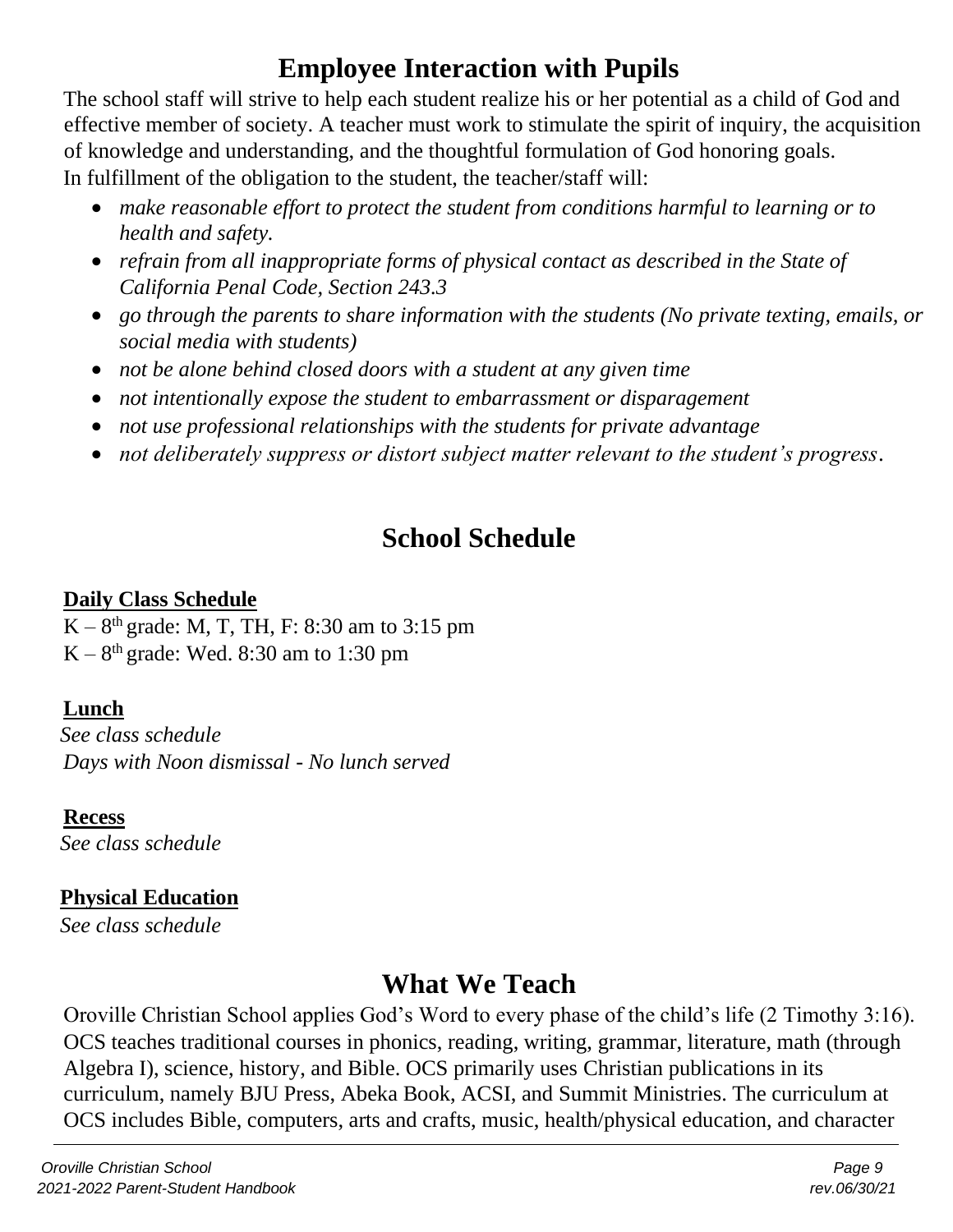training. Enrichment occurs through chapels, band, Christmas programs, special assemblies, field trips, special projects, and guest speakers. Emphasis is placed upon spiritual development and mastery of academic fundamentals. God's Word is applied to every phase of a child's life.

Oroville Christian School offers band starting in the fifth grade. *Fifth grade students are required to take band*. Children are encouraged to continue in band through their eighthgrade year.

### **Academic Expectations**

### **Grade Reports**

Progress Reports and Report Cards are issued each trimester. At the mid-point of each trimester, all students will receive a Progress Report. Parent/Teacher conferences are mandatory for parents and are scheduled on September 30 and October 1. Please do not meet the teacher at the door before, during or at the end of the school day to talk about the student's progress. Instead, contact the teacher to set up a meeting time, as needed.

### **Grading Scale - (3rd through 8th grades)**

| $A+$  | 98-100    | $($ +         | 78-79     |
|-------|-----------|---------------|-----------|
| A     | 93-97     | $\mathcal{C}$ | 73-77     |
| $A-$  | $90 - 92$ | $C-$          | 70-72     |
| $B+$  | 88-89     | $D+$          | 68-69     |
| B     | 83-87     | D             | 63-67     |
| $B -$ | 80-82     | $D-$          | $60 - 62$ |
|       |           | F             | Below 60  |

Primary grades use a rubric style report card which shows students' progress.

### **Honor Roll**

Students are eligible for Honor Roll starting in third grade. There are three levels of Honor Roll:

- Highest Honors students who earn all A's
- High Honors students who earn at least a 3.75 gpa, with no  $C$ 's
- Honorable Mention students who earn at least a 3.50 gpa, with no  $C$ 's

Honor Roll students will be recognized at an Awards Assembly, which are scheduled at the end of each trimester. Parents will be notified if their student will receive an award so they can attend the assembly.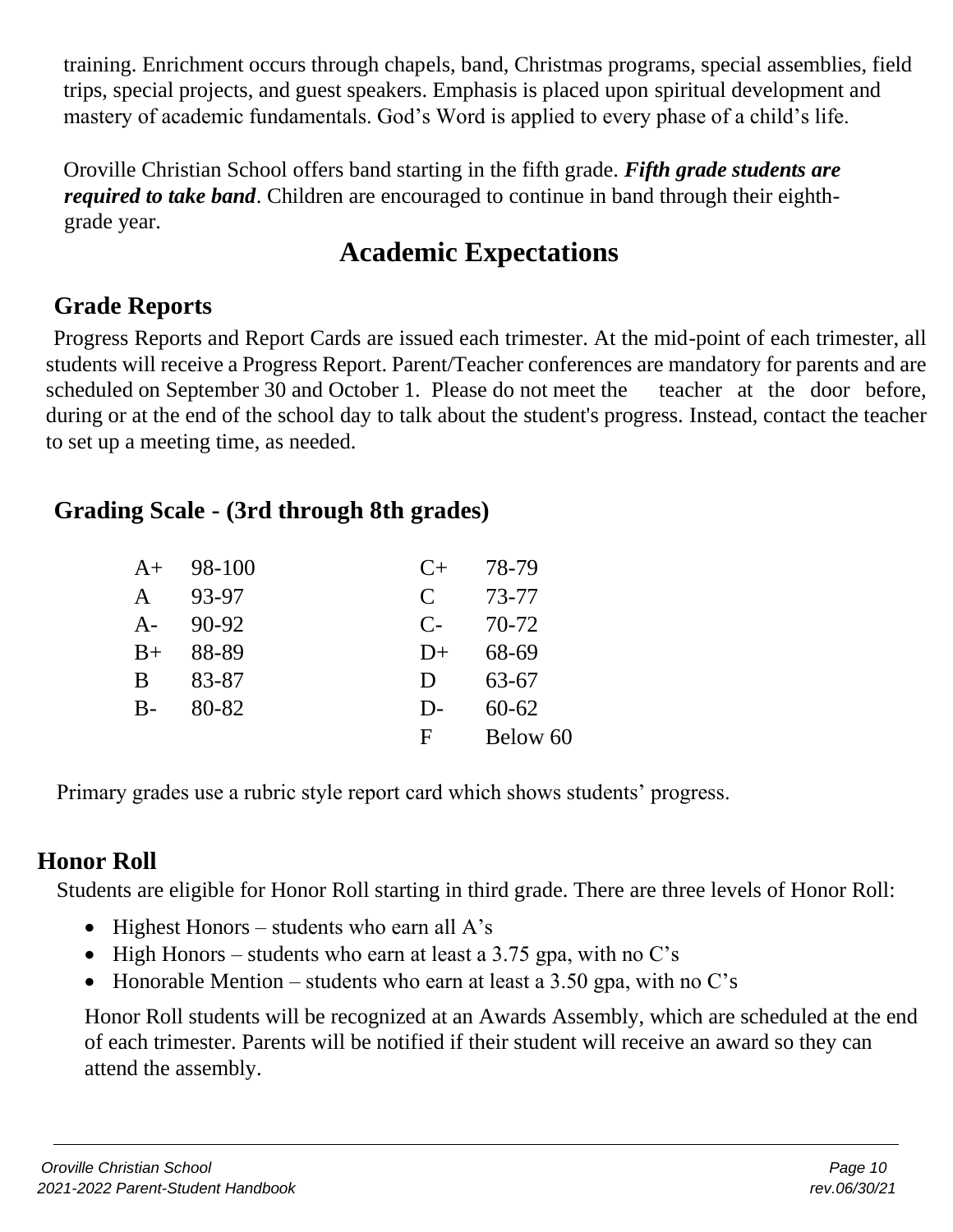### **Homework Policy**

Homework is assigned to reinforce lessons taught in class, to provide practice skills, and to teach sound study skills. Late homework or long-term assignment deadlines vary with each teacher. Please be sure to look over the information that your child's teacher provided for you on Meet the Teacher Night.

Teachers will make assignments as clear as possible, *but students must take the initiative to understand and satisfactorily complete their assignments*. Homework may help students develop good study skills and habits. Third through eighth grade students are encouraged to use assignment books to keep up with the responsibility of writing down homework and class information. These are provided to students by the school, as needed.

#### **Homework Availability – Absent Students**

Parents requesting homework and class work for an absent student are to call by 10:00 am to give the teacher plenty of time to prepare homework for their child. Homework will be available for pick up in the school office.

**Students who will be absent due to a vacation may request class work before they leave.** It is recommended that the request be made 2 days in advance**.** All work must be completed and returned as determined by the classroom teacher and it is likely that the student will still have work to do upon their return. The student may have some academic losses for those lessons that can only be completed due to discussions in class or projects completed in the classroom.

### **Approximate Homework Time Per Day**

Kindergarten - 10 minutes 1st grade - 15 minutes 2 nd grade - 20 minutes 3 rd grade - 25 minutes  $4<sup>th</sup>$  grade – 30 minutes 5<sup>th</sup> grade - 35 minutes, plus book report reading & projects 6<sup>th</sup>/7<sup>th</sup>/8<sup>th</sup> grade - 1 hour, plus book report reading & projects

### **Assessment Testing**

Standardize tests are administered annually in the spring. The test scores, which become part of the child's permanent record, are mailed out to parents when received by OCS, typically during the summer months.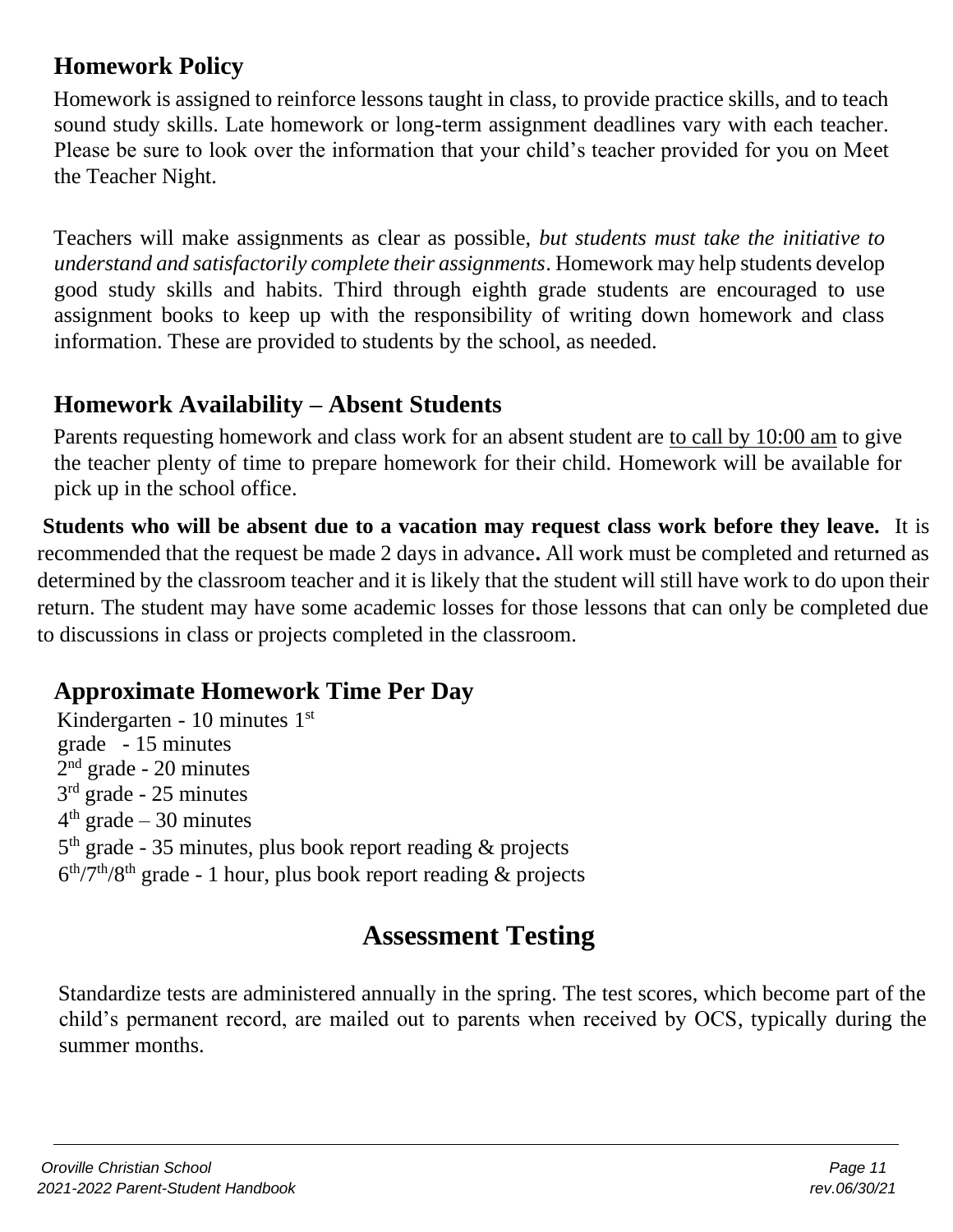### **Bible Instruction**

We believe and teach that the Bible is the God-breathed (2 Timothy 3:16-17), totally trustworthy (2 Peter 1:20-21) manual for what we believe and how we live. Every man-made machine has a manual. Created by God with marvelous complexity and capability, man needs an Owner's Manual – the Bible. OCS uses the English Standard Version translation in most applications. The Bible is the foundation for life and as such gives direction to our teaching (Psalms 1:1-2). Everything a child needs for successful living is in His powerful Word (1 Thessalonians 2:13). It is hoped that each OCS student will learn to dig deeply and skillfully into the treasure of the Bible and discover God's will for true success (Micah 6:8).

### **Chapel**

**The primary purpose of chapel is to teach children to worship the LORD (John 4:23-**

**24).** We ask them to come reverently and be attentive. We want them to learn to love the LORD, to magnify His name, and to enjoy Him forever.

Chapel is held on Fridays from 8:45 to 9:30 am. Parents, grandparents, and friends are welcome at all chapels. In chapel, children are trained in reverence and love for God and His Word through worship, music, skits, Bible stories, drama, puppets, and guest speakers (Psalms 119: 47-48). Visitors are asked to observe reverently and attentively (no talking, no food or drink, silence their phones, etc.). Siblings are encouraged to join us for chapel, but they must remain seated with their parent/guardian.

### **Discipline**

*"Even a child is known by his actions, by whether his conduct is pure and right." ~ Proverbs 20:11* 

Everyone is a person of worth because he or she is created by God. Therefore, students should learn to respect not only adults, but all other students who are uniquely created beings. One of the most important lessons for any student to learn is how to properly respond to all authority: parents, school personnel, other authority figures and, most importantly, God. To accomplish this goal, we set discipline standards that are based on Scriptural principles and are enforced fairly, consistently, and lovingly.

### **Disciplinary Posture**

OCS has developed behavior expectations to promote a God honoring campus culture, an effective learning environment, self-discipline, and to teach faithfulness to the Word of God (Ps. 94:12, Prov. 5:23, Rom. 12:2). Discipline at OCS is most effective when parents and school personnel communicate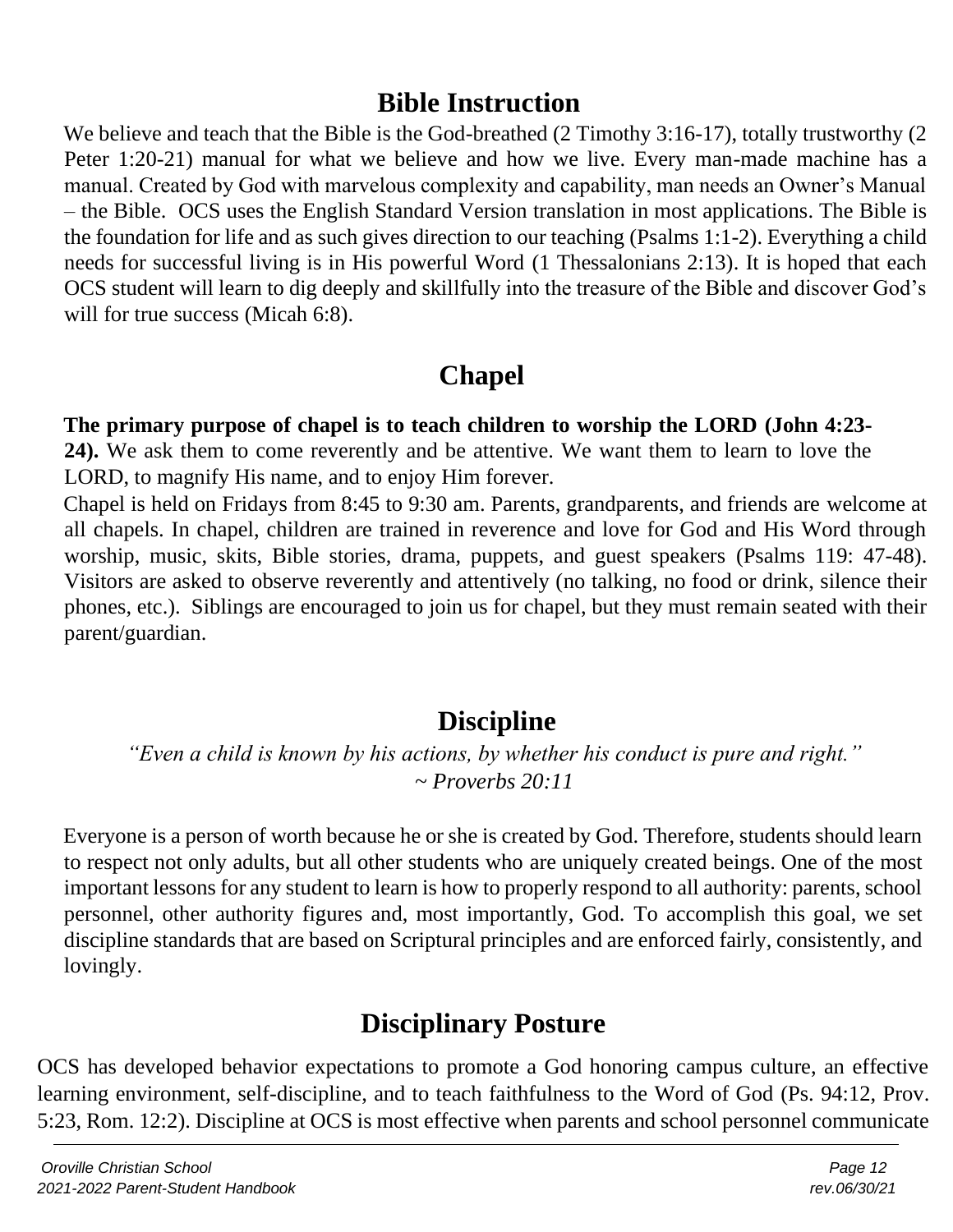and cooperate throughout the process. OCS has a student discipline plan aimed at redemption and restoration. Disciplinary action is an opportunity to express love (1 Timothy 1:5), demonstrate the sufficiency of scripture (2 Timothy 3:16–17), guide each of us in righteousness (Hebrews 12:11), forgive (Matthew 18:12-35) and gently restore (Galatians 6:1-5). Ultimately, disciplinary action is an opportunity to glorify God and exalt the person and work of Jesus Christ. Attendance at Oroville Christian School is a privilege. The school exists for the purpose of providing a complete and wholesome education with emphasis in Christian training and accompanying morals. Effective instruction in these areas requires good order and discipline, which may be described as the absence of distractions, friction, and disturbances which interfere with the effective functioning of the student, class, and school. Therefore, the following process will be supported to maintain such discipline:

1. The teacher first aims to handle behavior issues in class in a timely, targeted, and temporary manner. Students are taken aside and reminded of expectations and what needs to change in their behavior.

2. Elementary teachers may use a card/check system for minor discipline issues in the classroom. Elementary teachers may occasionally withhold privileges or assign additional tasks as appropriate.

3. Since some discipline issues occur on the playground, the teacher's aide supervising the students during recess is responsible to address minor issues and report more serious issues to the teacher.

4. When the teacher's attempt to deal with the problem has not been effective, the student issue will be escalated to a higher authority.

Discipline will be based upon the student's cumulative disciplinary record for any one school year. However, there are certain violations that may require immediate expulsion from OCS.

#### **Parent's and Student's Responsibility**

OCS is dedicated to promoting a positive environment that is conductive to learning and utilize a behavior intervention system to clarify our expectations. Students are expected to make good choices while on campus or while representing OCS during extracurricular activities or events. Students are to respect the personal property of others and ask permission before using it. Students will strive to practice courtesy with others and respectfully obey rules for recess, playground, chapel, classroom, and off-campus events.

### **Expected Behavior**

*The OCS discipline plan complies with the State Board of Education rulings and the California Education Code.*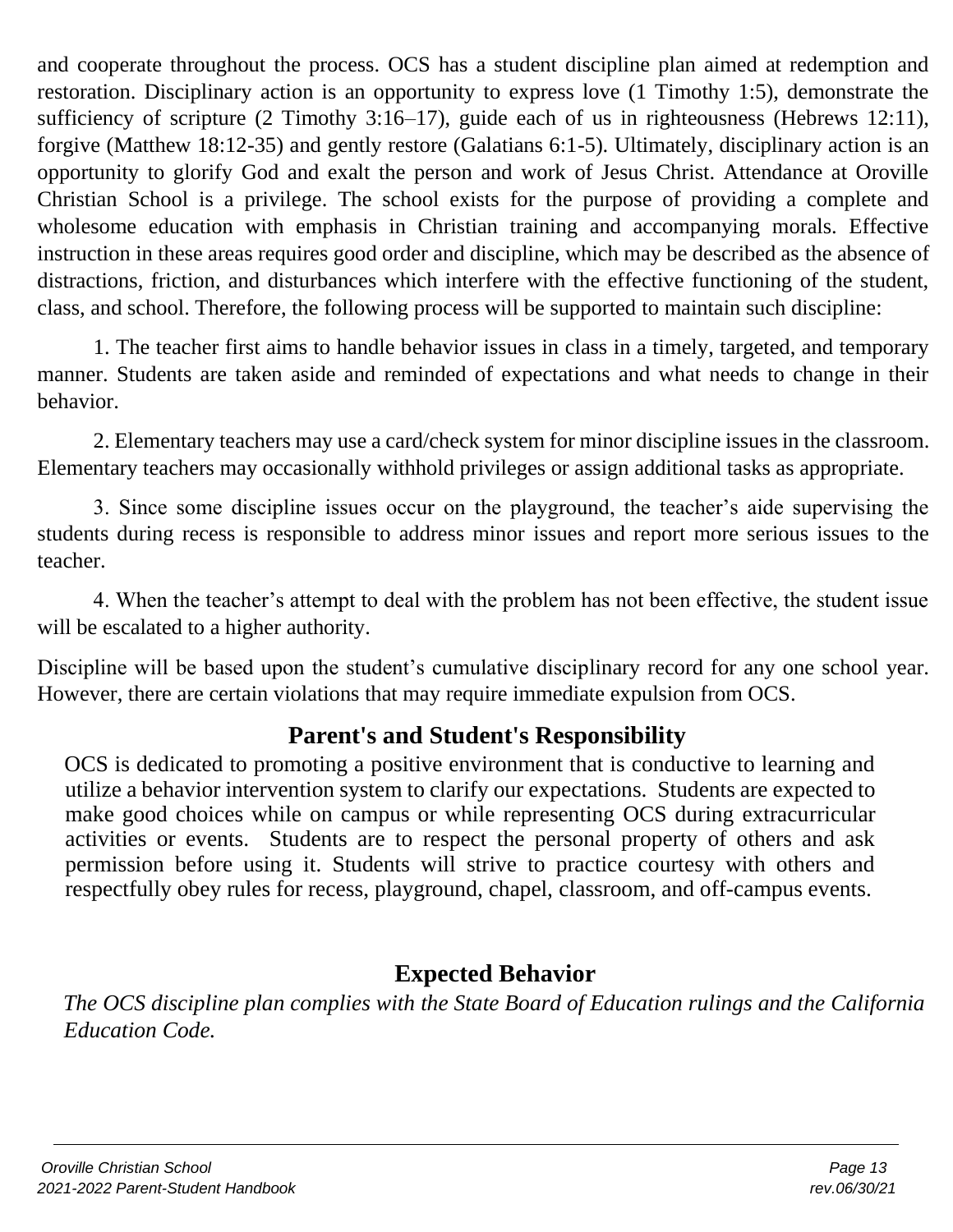Appropriate Behavior: The following guide provides a very general outline of appropriate behavior choices: Arrive on time, be prepared to learn, consider the feelings of others, demonstrate helpfulness to others, exhibit self-control, focus on learning and gain knowledge.

Classroom Intervention Plan: Teachers and other staff will work with students and parents to correct inappropriate behaviors that negatively impact instruction or safety in the classroom. *If a student's inappropriate behavior choices continue, the student will be referred to the administrator.* 

Administration Intervention Plan: (repeated or severe behaviors) Teachers and other staff members will have worked with students and parents to correct behaviors that negatively impact instruction or safety in the classroom prior to office referral. When a student's inappropriate behavior choices continue despite the intervention of staff, or due to severe or dangerous behaviors, students will be referred to the administrator. The administrator will work with students and parents to correct inappropriate behaviors.

### **Expected Playground Behavior**

- Play safely by the rules. Be considerate of others in games or while waiting in line for games and playground equipment.
- Use playground equipment according to the rules. Playground equipment is not allowed in the restrooms.
- Food is to be eaten at the lunch tables, not in the restrooms or on the playground.
- Students who swing on the swings must do so facing the same direction, no twisting or jumping from moving swings.
- No kicking balls in the primary playground located behind the fence by the restrooms without proper supervision.
- All playground activities are under adult supervision, whether on the field, fenced play areas, or in other approved areas.
- Students must always keep an adult supervisor in sight.
- Students will need to get permission from their teacher or supervising aide to come and go from anywhere on campus. Students who enter the school office are to come through the front door and quietly wait to be recognized.
- Restrooms or hallways are not to be used for games or "meetings". Balls will be left outside.
- Keep garbage picked up (lunch sacks, fruit peelings, wrappers, etc.)
- No running on walkways, crosswalks, in hallways, classrooms, or in the sanctuary.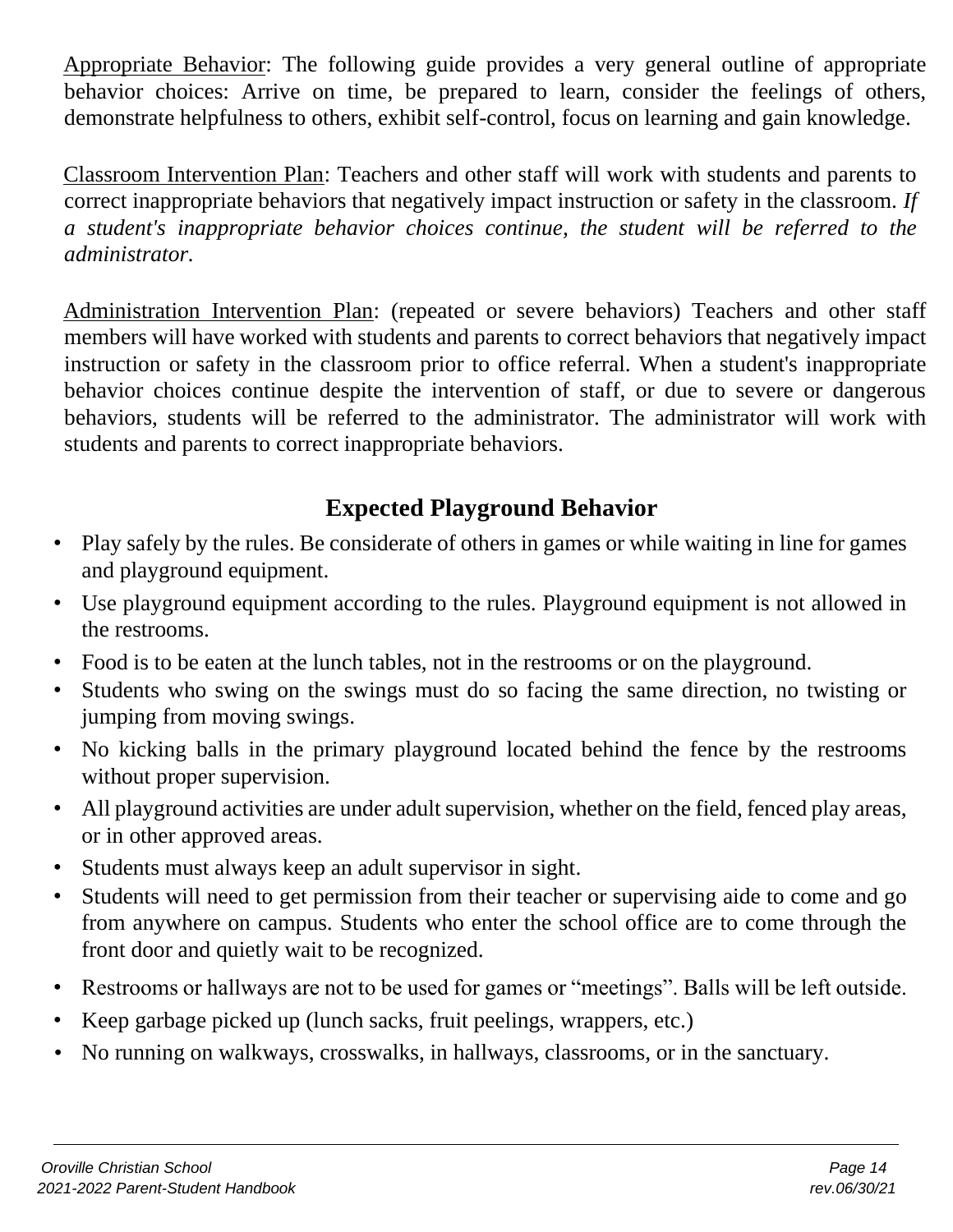### **Levels of Behavior**

Inappropriate Behaviors: The following behaviors might occur in a classroom or other setting. These behaviors do not typically require an administrator but are managed by teachers through the classroom plan. These behaviors include but are not limited to interrupting instruction/learning (Prov. 12:1), defiance (Heb. 3:15), inappropriate language (Prov. 10:19), harassing/bullying (Eph. 4:32), violation of academic integrity policy (Prov. 12:20), and damage to school or personal property (Prov. 3:9)*.* 

*\*Consequences include but are not limited to: Verbal reprimand, phone call or note to Parents, move on behavior chart, and seat changes.* 

Unacceptable Behaviors: The following unacceptable behaviors might occur in the classroom or other settings under staff supervision and are managed by teachers but may be referred to an administrator if necessary: inappropriate display of affection (2 Cor. 6:12), arguing with staff Phil. 2:14), profanity, obscenity, obscene gestures, or threats (Eph 4:29), throwing objects at others, harassing/bullying  $(2<sup>nd</sup>$  offense), and repeated inappropriate behaviors despite interventions.

\**Consequences include but are not limited to: Phone call to parent, time out from classroom, and loss of recess/activity. Severe behaviors may result in suspension from school.* 

Extreme behaviors: These behaviors are considered extreme and move directly to intervention by the administrator. Behaviors include but are not limited to: Threat (2nd), fighting (Rom. 12:18), harassing/bullying (3rd offense), destroying school or personal property (Prov. 3:8), theft (Ex. 20:15), repeated unacceptable behaviors despite interventions, sexual harassment 1 Thess. 4:3), or pornography (1 Cor. 6:18).

*\*Consequences include but are not limited to: Suspension, restitution, and/or loss of activities.* 

Severe Behaviors: These behaviors are severe and require intervention by an administrator and will result in suspension and may result in dismissal or expulsion. These behaviors that are severe or have continued despite attempts to improve student behavior and require removal from campus. Behaviors include but are not limited to severe or continued disrespect/defiance/ disruption (Prov. 5:23), possession of a firearm, knife, explosive, or dangerous object, fighting or causing, attempting to cause, or threatening to cause physical injury to another (Rom 12:18). *\*Consequences include but are not limited to suspension, restitution, loss of activities and/or referral for expulsion hearing. For a more comprehensive list see board and policy manual.*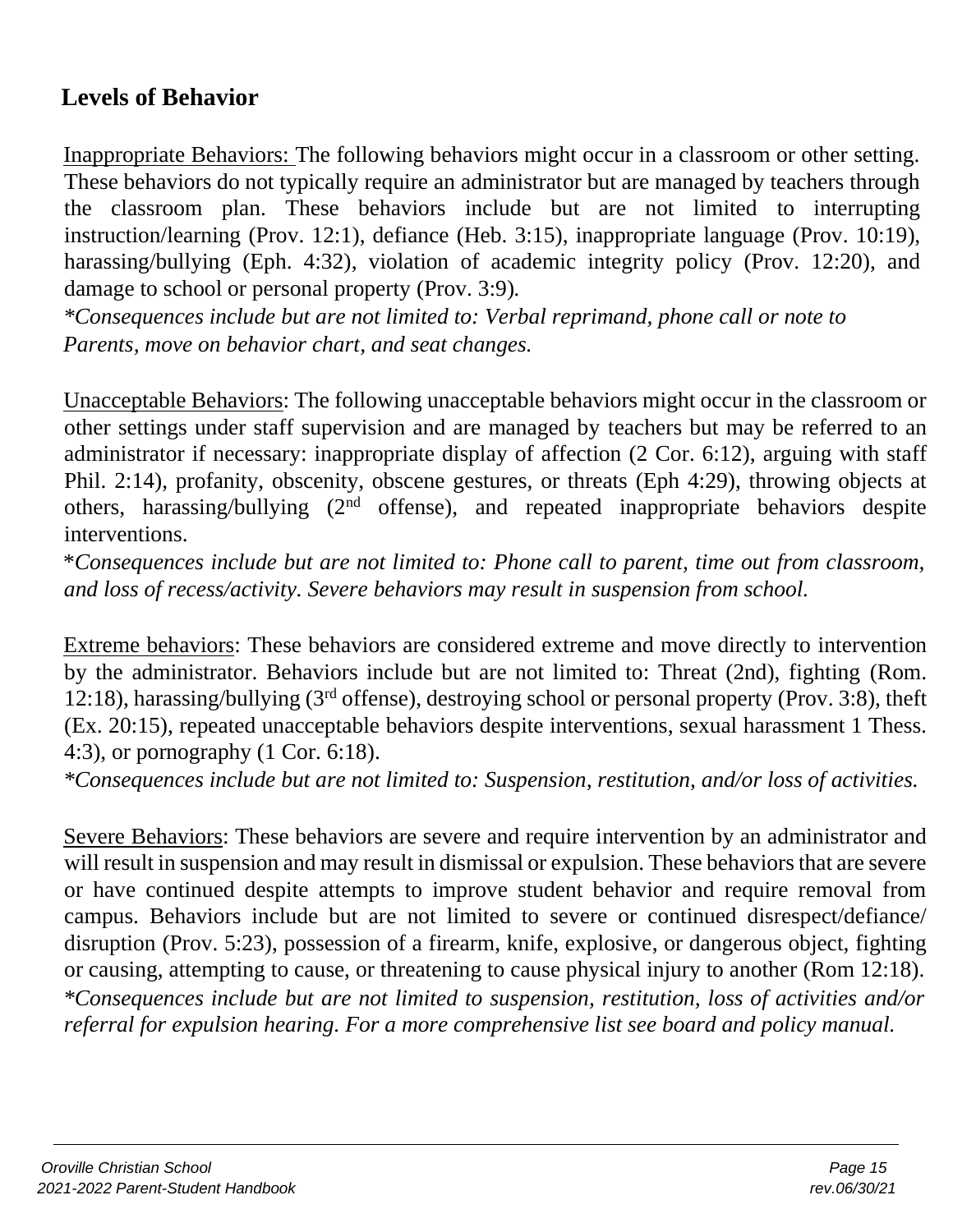Explosives, knives, guns, pornography, alcohol, tobacco products, etc. are not allowed on campus. *If a child is caught with any of the above, the student will be suspended or expelled. Parents and those in authority will be contacted.*

#### **Office Referrals**

A teacher may send a student to the office if ordinary classroom discipline is not effective. The Administrator weighs each situation carefully. If the office visit is officially recorded on the Administrator's discipline record as an "Office Referral," then the student's behavior that was recorded will be monitored. If the Administrator records the visit as an Office Referral, parents and teachers will be notified. *Three (3) Office Referrals in one (1) trimester may result in a suspension.* Students may be placed on behavioral probation at the discretion of the Administrator. These students will be monitored closely with the intention of correcting the problem prompting the probation. Students with excessive office referrals may be asked to withdraw from OCS or to not return the following year.

#### **Suspension**

**Suspension from school disqualifies a student from Honor Roll for the trimester in which the suspension occurred.** Serious misbehavior, such as disrespect, profanity, or fighting, may result in a direct Office Referral or an immediate suspension that bypasses other discipline procedures. At the discretion of the Administrator, a student may be suspended from school pending a parent conference.

The suspension may be "in house" (at OCS, but out of class) or at home, depending on the severity of the problem. Suspended students may be readmitted only after a successful parent/Administrator conference. Daily assignments due during the suspension should be completed satisfactorily upon the student's return to class. **A student who is suspended from school, more than twice during the school year, may be expelled, subject to the OCS Board review.** 

### **Disciplinary Policy**

#### **Behavioral Policy**

Each student will always endeavor (24 hours a day, 7 days a week), while registered at OCS, to refrain from:

• Possession or use of any tobacco, alcohol, illegal drugs, narcotics, and drug paraphernalia (1 Cor. 6:19-20).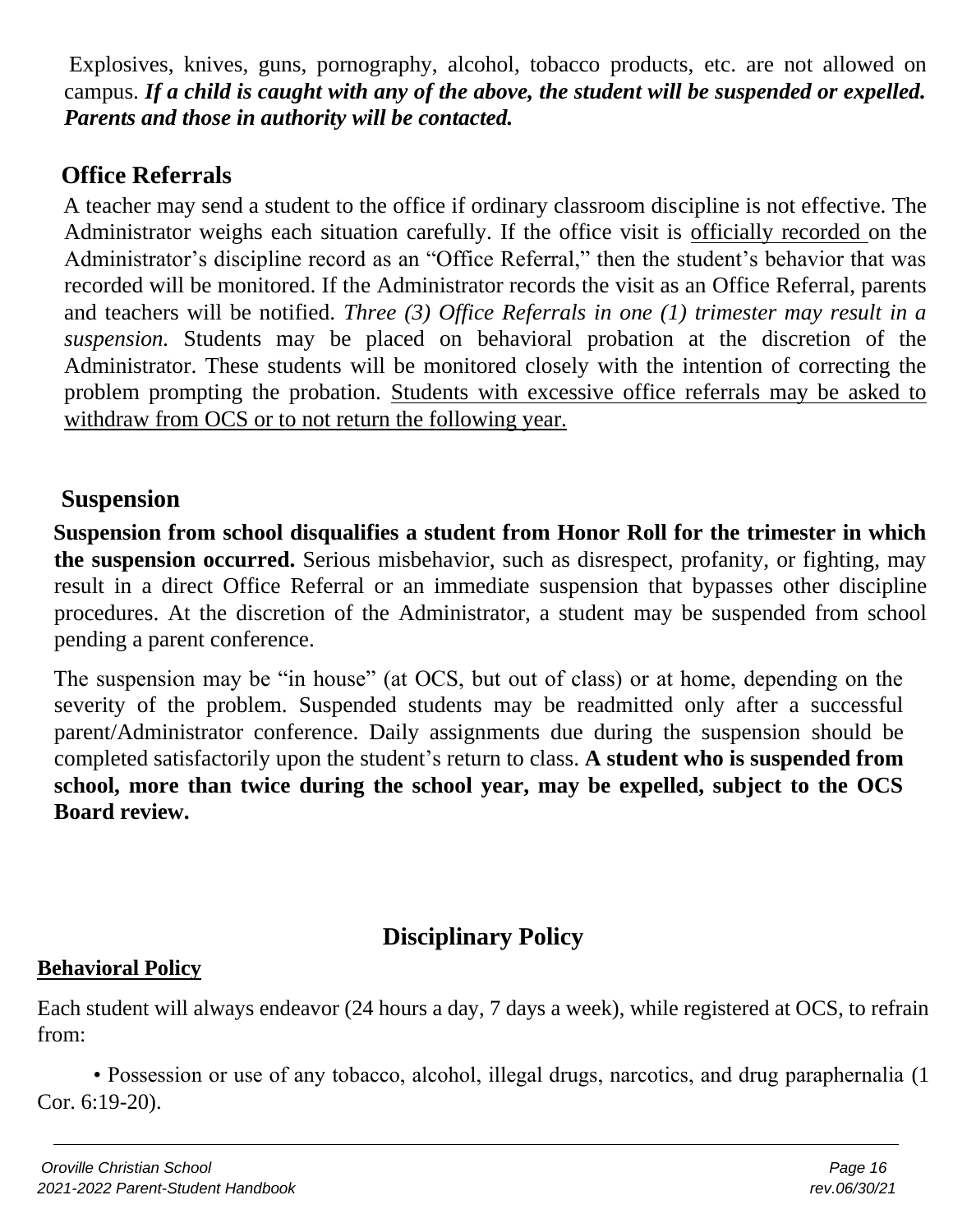- Acts of dishonesty such as cheating, lying, and stealing (Ps 34:13).
- Any acts of immorality (Gal. 5:16).
- Destruction or damaging of property (Prov. 3:8).
- Bringing or possessing a weapon on campus (Ex 20:13).
- Fighting or swearing (Rom 12:18, Eph 4:29).

• Ungodly and immoral social networking in video, picture, text, music, link, or tagging (Gal. 5:16). Using social media to post pictures of others without permission and any form of cyber bullying will not be tolerated.

Any actions which violate basic Christian and civic norms are unacceptable. OCS administration will judge what is unacceptable behavior. The student who does not maintain these standards may be suspended or expelled.

#### **Possible Disciplinary Actions**

1. **Detention (or loss of privileges)** - Students must report for detention as scheduled. Detentions will only be rescheduled due to excused absences or approved parent or teacher request. Administration will determine consequences for failure to attend.

2. **In or Out-of-School Suspension** - Students will not receive credit for any missed assignment while on suspension. Students are prohibited from participating in any school activity including extracurricular, while serving in or out-of-school suspension.

#### 3. **Expulsion**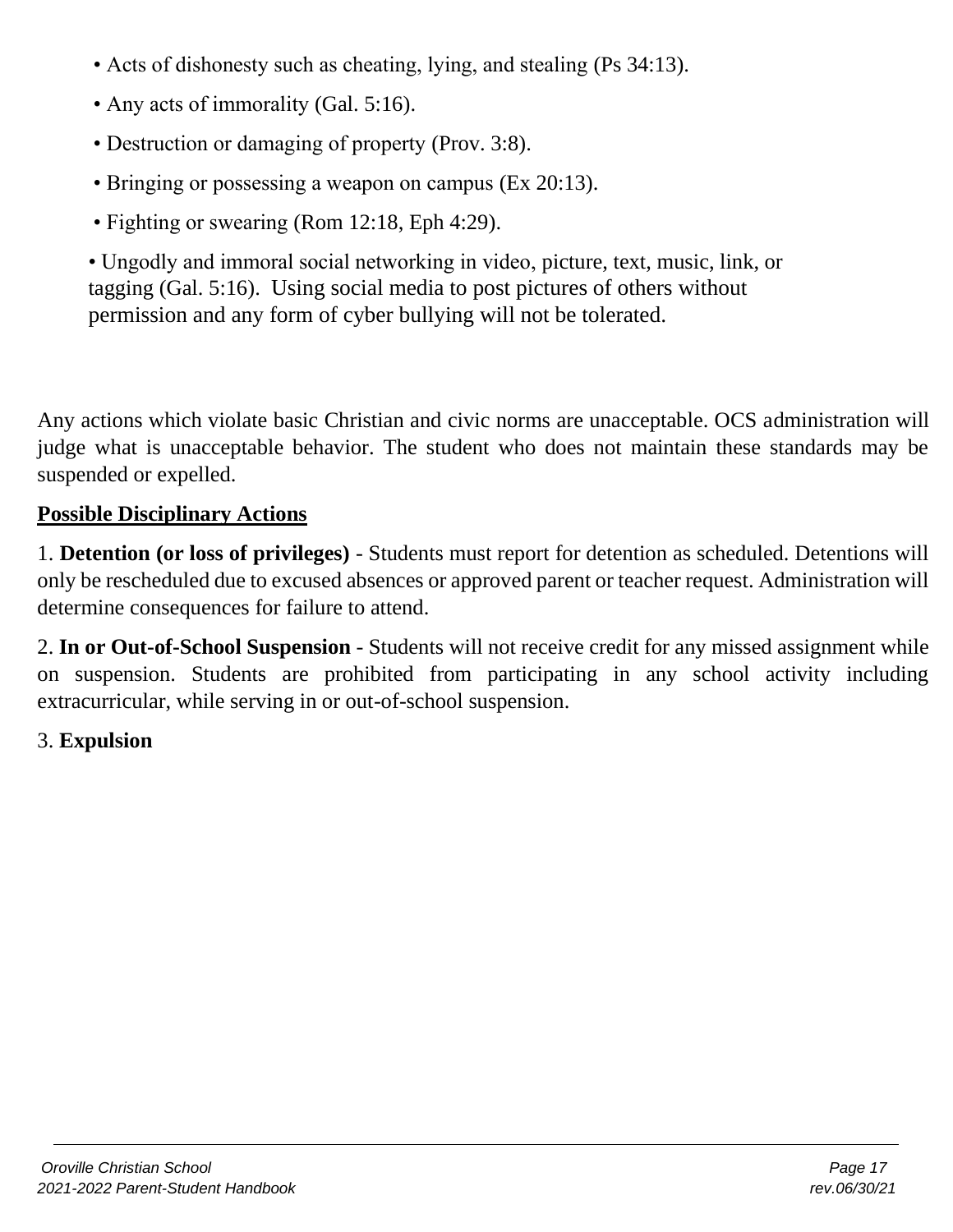### **Dress Code**

### **Why Does OCS have a uniform dress code?**

Oroville Christian School has developed a dress code to establish a modest and appropriate appearance and to promote a strong Christian testimony (1 Samuel 16:7, 1 Cor. 6:19-20). OCS pursues a conservative academic atmosphere on campus. The guidelines listed below are in effect for the entire school day, including lunch and when on campus after school. Students must also abide by the dress code when participating in on or off-campus school activities. The uniform dress code will be enforced graciously and firmly, with a focus on the heart of a child.

### **General Guidelines**

- All clothes must portray a clean, modest, neat look that supports a learning environment.
- Hats are only allowed to be worn outside (i.e., not in class, chapels, etc.).
- While girls are allowed to have pierced ears, no other body piercings are allowed for boys or girls.
- Items that are considered extreme such as black nail polish, studs or spikes on hats, belts, wristbands, shirts, pants, etc. are not allowed.
- Hairstyles must be natural and neat (unusual styles or coloring is not acceptable). No extreme styles (numbers, ridges, Mohawks, etc.).
- Wednesdays are free dress, but students' attire should reflect the guidelines.

### **OCS Uniform Code**

### **GIRLS**

Uniform Slacks: Color of all uniform slacks must be **Black**, **Navy Blue,** or **Khaki** (*not similar colors*). Fabric should be a twill or similar material - no denim, stretch or cotton knits. Fit must be full- leg or boot cut, not snug, slim leg, or skinny leg. Must be neat in appearance, no holes.

- Slacks: Flat front, Pleated.
- Capri/Gauchos should be hemmed.
- Shorts/Skimmers– Should be finger-tip length or longer. Flat front or Pleated.
- Skorts/Jumpers/Skirts/Dresses– Should be no higher than 4" above bended knee.
- All waistbands should fit and not slip below the waist.
- Mandatory that shorts or leggings be worn under dresses, jumpers, and skirts. (Must be uniform colors, no prints/patterns.)

Uniform Tops: Must be **True Red**, **White**, or **Navy-Blue** solid color (*not similar colors*). Must have a collar and at least two buttons and may be long or short sleeved. All shirts must cover the stomach when arms are raised.

- Any uniform top may be worn under jumpers.
- Polo dresses are to be one of the top colors.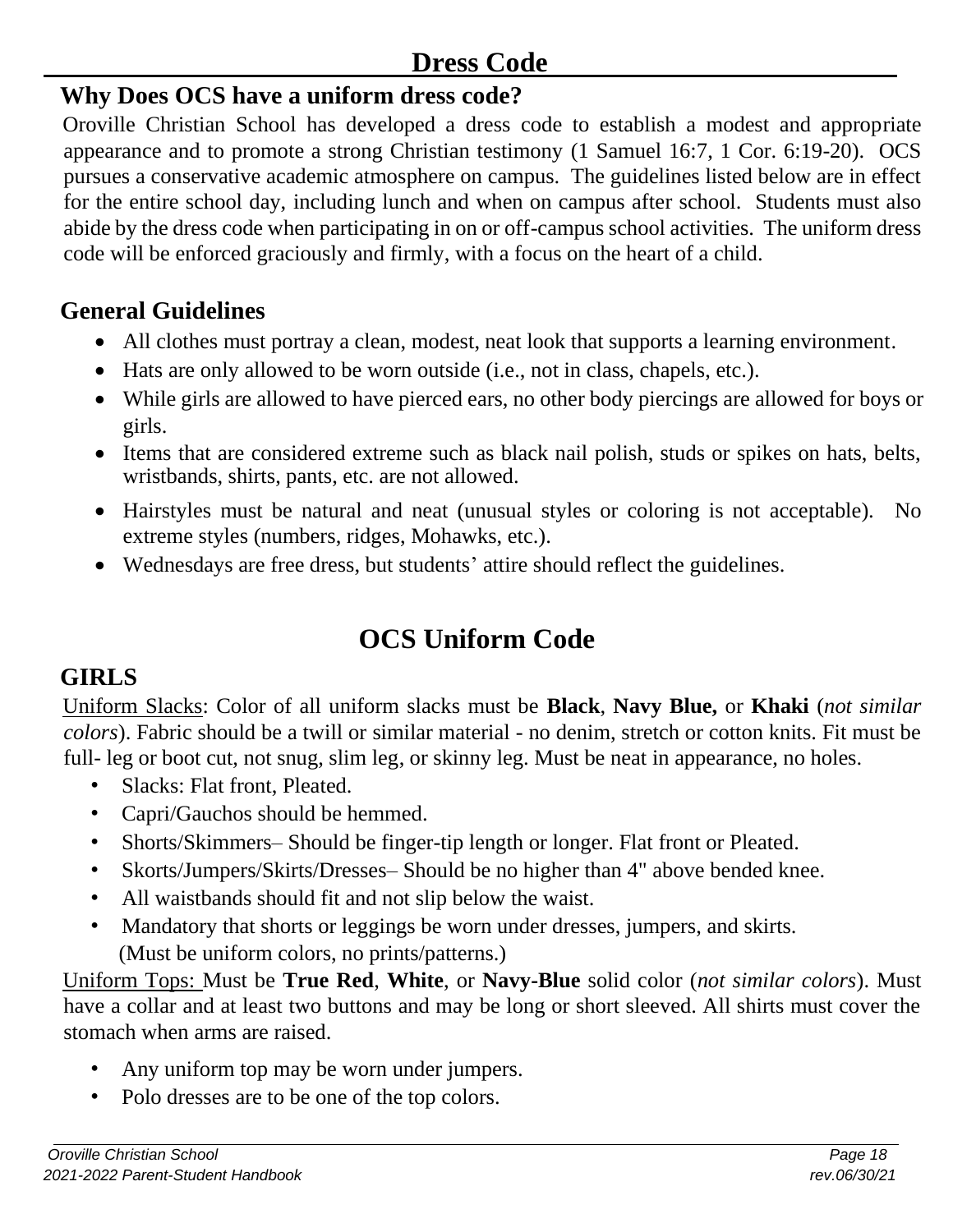- Turtlenecks or Undershirts (including tank tops or camisoles) may be worn under any approved uniform top, but not by themselves. Must be uniform top color.
- Sweatshirts/Sweaters– Uniform top colors. Solid color (no writing unless it is an OCS logo) with zip-up, button, or pull-over with or without hoods. These sweatshirts may be worn in the classrooms. All other outerwear that does not conform to this can be worn outdoors only.
- Hoods will not be worn on the head inside buildings.
- For modesty, developing girls must wear bras.
- General Appearance:
- No make-up will be allowed at school or school activities (including but not limited to powder, foundation, lip gloss, mascara, etc.)
- Shoes must be worn at all times. All sandals and shoes must be laced up or have a back strap for safety reasons. Heels on shoes or sandals may only be 1 inch in height or less. Heels or sandals may not be worn for P.E. Shoes with wheels are not allowed at school.
- No visible tattoos, permanent or temporary.
- Hats are not to be worn backwards or in buildings.
- Leggings must be covered by outer wear which is no more than 4" above the bended knees, and the outer wear must not be see through. (Must be uniform colors or black, no prints.)

#### **BOYS**

Uniform slacks: Color of all slacks must be **Black, Navy Blue,** or **Khaki** (*not similar colors*). Fabric should be a twill or similar material - no denim, stretch or cotton knits. Fit must be fullleg or boot cut, not snug, slim leg, or skinny leg. Must be neat in appearance, no holes.

- Pants Full length Flat-front, Pleated.
- Shorts Finger-tip length or longer. Flat front or Pleated, Chino, or Cargo.
- All waistbands should fit and not slip below the waist.

Uniform tops: Must be **True Red**, **White**, or **Navy-Blue** solid color (*not similar colors*). Must have a collar and at least two buttons and may be long or short sleeved. All shirts must be tucked while inside chapel.

- Sweatshirts/Sweaters– Uniform top colors. Solid color (no writing unless it is an OCS logo) with zip-up, button, or pull-over with or without hoods. These sweatshirts may be worn in the classrooms. All other outerwear that does not conform to this can be worn outdoors only.
- Hoods will not be worn on the head inside buildings.
- Turtleneck/long-sleeved shirts of approved top colors may be worn under any approved uniform top, but not by themselves.
- Ties must reflect positive, wholesome, Christian standards.

#### General Appearance:

- Hair length should be short, off the collar, not extend lower than the eyebrows, nor extend lower than the mid-ear.
- Earrings are not allowed.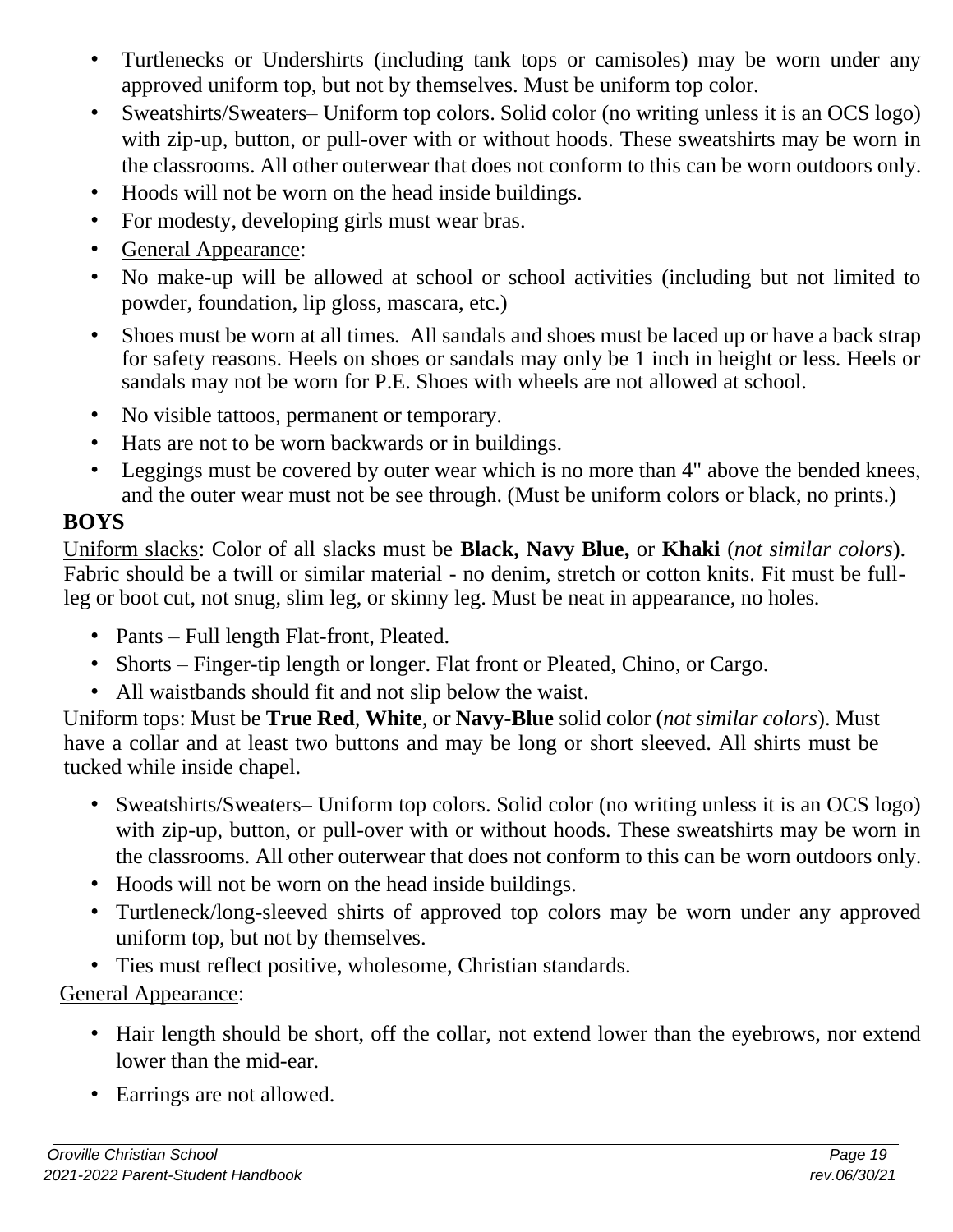- Shoes must be worn at all times. All sandals and shoes must be laced up or have a back strap for safety reasons. (No sandals for P.E.). Shoes with wheels are not allowed at school.
- No visible tattoos, permanent or temporary.
- Hats are not to be worn backwards or in buildings unless specifically requested (i.e., kitchen helpers, spirit week, class dress-up days)

### **FREE DRESS DAY**

Pants and shorts are to be hemmed, neat in appearance and without holes. No form fitting or skintight clothing. Leggings are only to be worn under skirts or shorts of uniform length.

- Waistbands on shorts or pants should fit and not slip below the waist.
- No writing on the backside of pants or shorts.
- Shorts must be finger-tip length or longer.
- Skirt and dresses should be no more than 4" above the bended knees.

Tops: Shirts are to be neat in appearance and without holes. No form fitting or skintight clothing.

- No jerseys unless a t-shirt is underneath.
- Sleeveless shirts are to be three inches wide on shoulders.
- Shirts must cover midriff, no low necklines.
- All shirts and designs must reflect positive, wholesome, Christian standards.

#### General Guidelines:

- All clothes must portray a clean, modest, neat look that supports a learning environment.
- Gang-related clothing, such as oversized clothes or sagging pants are not allowed.

• Items that are considered extreme such as black nail polish, studs or spikes on hats, belts, wristbands, shirts, pants, etc. are not allowed.

• Any verbiage on clothing should support the mission of the school.

The uniform dress code will be enforced graciously and firmly, with a focus on the heart of a child. The goal is correction and compliance. Should a student arrive at school out of dress code, an attempt will be made to correct the issue, either with apparel on supply here on campus or from a phone call is made to the parents asking them to bring a change of clothes. Students who are out of uniform may not be admitted to class. A conference will be scheduled with the Administrator to discuss students who have a continual dress code issue. *The Administrator has the final authority regarding uniforms.*

Parents will be notified through email if a student has received a dress code violation. The date and number of violations are incorporated into the email, along with the congruent discipline measure that will be taken. A student whose clothes do not honor the dress code may not be permitted to attend class until the issue is resolved.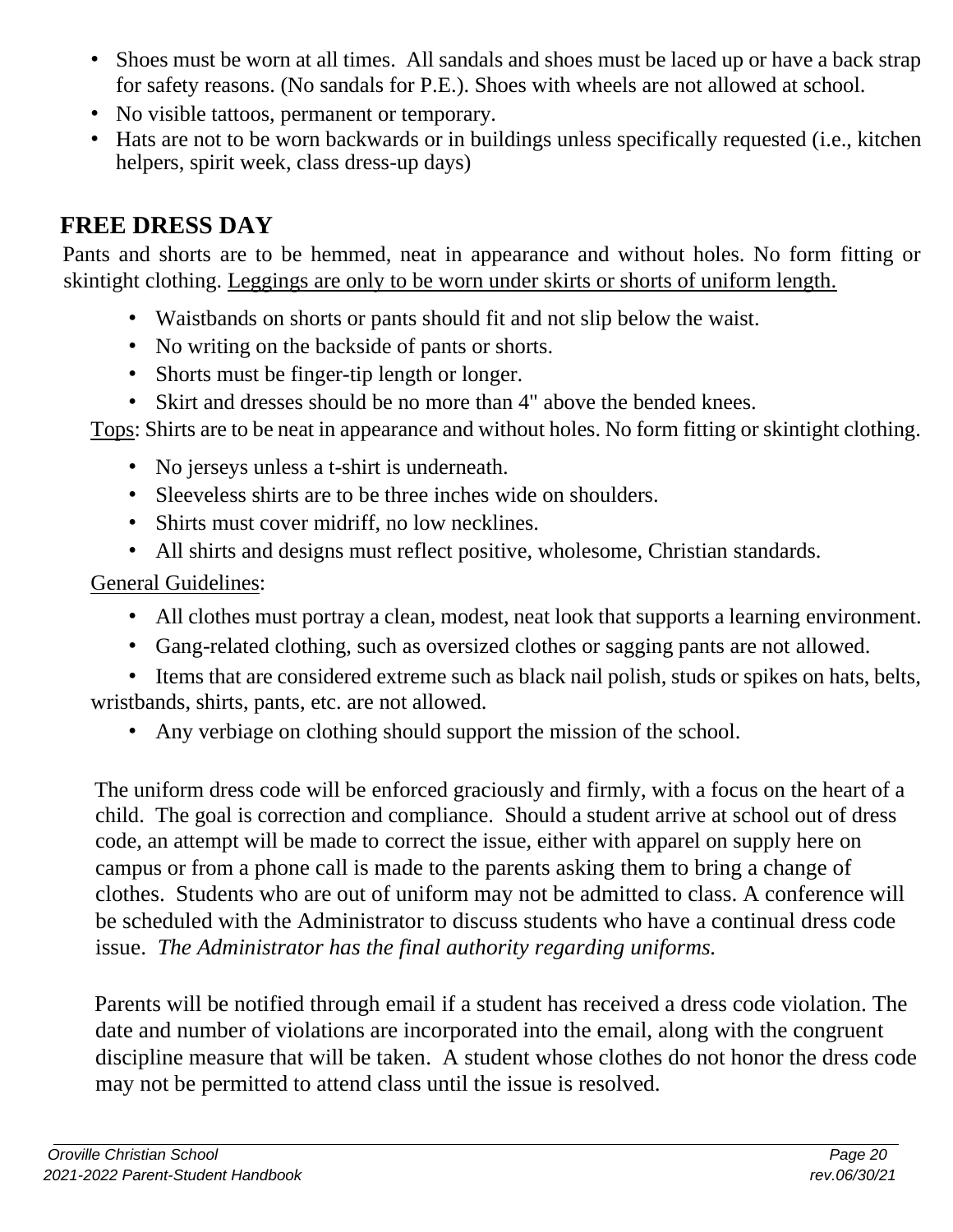#### **Penalties for Dress Code Violations**

• 1st Violation: Email is sent home to the parents; student must change before returning to class.

• 2nd Violation: Student sent home and may miss a full day of school if violation or response is inappropriate.

### **P.E. Clothing**

Kindergarten through 4th grade students do not have P.E. uniforms. Fifth through 8th grade students are required to wear P.E. uniforms (White shirts with school logo and Cardinal red shorts with school logo). Shoes that are worn during P.E. must be laced up securely. *Sandals are not to be worn during P.E.* In the winter months, students may wear loose-fitting sweat suits over their P.E. uniforms. P.E. clothes are not to be worn over or in place of school uniform. Because of safety issues, girls are not to wear any jewelry during P.E. *NOTE: Shorts and sweat bottoms with printing on the rear are not allowed.* 

### **Attendance Information**

#### **Absences**

Regular class attendance is essential for fostering healthy teacher-student relationships and successful schoolwork. Frequent absences cause hardships on student and teacher alike. Please make every effort to ensure your child's regular attendance. We understand there are absences for reasons of illness or family emergencies, but excessive absences may take a toll on your child's progress.

If a child is absent from school because of a sickness for **FIVE** or more days, a doctor's note may be required to return to school.

### **Excused / Unexcused Absences**

*Excused absences* include those events that cannot be avoided: illness, death in the family, doctor appointments, and other emergencies.

*Unexcused absences.* Vacations and other events are unexcused.

#### **Makeup assignments for absent students must be completed as stated on pages 13 of the Parent/Student Handbook.**

The California Education Code requires all children to be in school. *The following policy is established to address our legal obligations:* **EIGHT** or more "Unexcused Absences" in a trimester may require a parent conference with the Administrator and a subsequent plan to bring absenteeism under control. The student may be placed on conditional probation.

Any student with unexcused absences of more than **15%** of any trimester *(9 absences in a typical trimester*) is subject to dismissal. Thirty (30) or more absences in the school year will likely result in grade retention.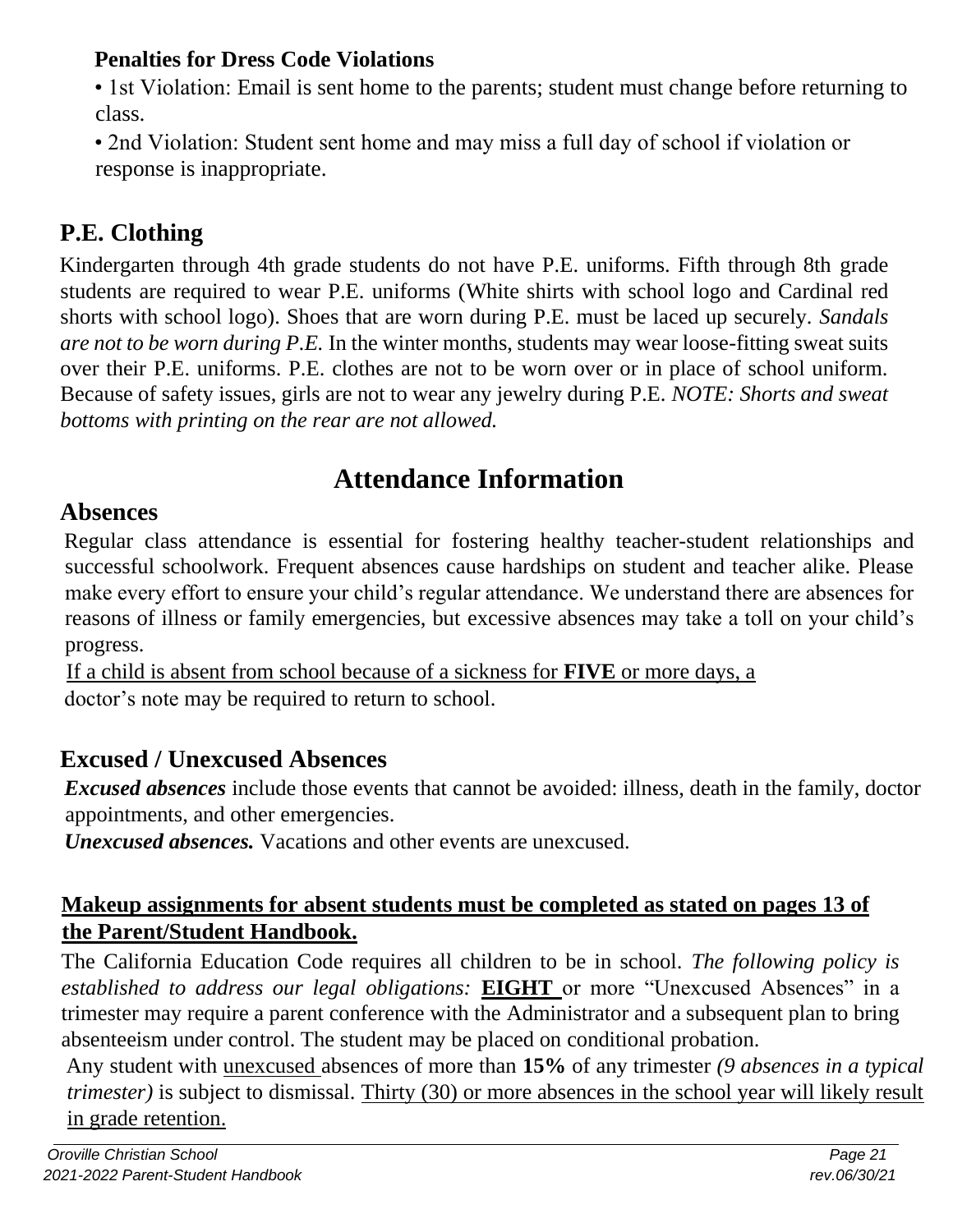*It is very important that students not be absent during the first two weeks of the school year, standardized testing, and the last two weeks of the school year.* 

### **Excused / Unexcused Tardies**

Frequent tardiness is detrimental to a child's educational and character development, and it disrupts the learning process of other students. **Students may be considered tardy if they are not in their classroom by the 8:30 am.** The parent or driver must report to the office with the student to sign him/her in after **9:00 am**.

It is the parents' responsibility to plan accordingly and make every effort to have their child at school and on time. An individual student's tardy is considered excused ONLY in cases of emergencies, early morning doctor/dentist appointments, a memorial/funeral service, or other extenuating circumstances.

*The following policy is established to address our legal obligations:* **FOUR** or more "Unexcused Tardies" in a trimester may require a parent conference with the Administrator and a subsequent plan to bring the tardiness under control.

### **Communicable Sickness/Diseases**

Students who have the following diseases will need written consent from either a physician or the health department to return to school: Covid-19, measles, mumps, chicken pox, whooping cough, pin worm, scabies, ringworm, impetigo, strep throat, pink eye, etc. If a child has poison oak, it must be covered if it is seeping. If your child had lice, they must be nit free to return to school. Please do not send your child to school if he/she has a fever, has had a fever, vomiting or other flu-like symptoms. The student should be symptom free, without medication, for 24 hours prior to the return to school. If your child becomes ill during school, the secretary will phone the parents for immediate pick up of their child. If your child is sent home with a fever the student will not be allowed to return to school for 48 hours. *Please be sure that all emergency numbers are kept up to date.* 

### **Is your child taking any Medication?**

The school will not administer any medication: 1.) unless the parent has indicated it on their child's Medical Information & Emergency form 2.) without a written statement from a physician, parent, or legal guardian detailing specific instructions. If the medicine is a prescription medicine, they need our Medical Form filled out by both the parents and their doctor before it can be administered at school. Instructions to the school secretary must have the following: date, student's/parents' names, type of medication, how much to administer and the time to administer. Prescriptions need to be in the original bottle/container.

\* All medications must be brought to the office and maintained there. No student is permitted to self-medicate. This applies to aspirin, Tylenol, inhalers, and specifically over- the-counter medicines as well as prescriptions. If a student is diabetic, and in case of an emergency cannot make it to the office to medicate, then their medication may be taken with proper adult supervision.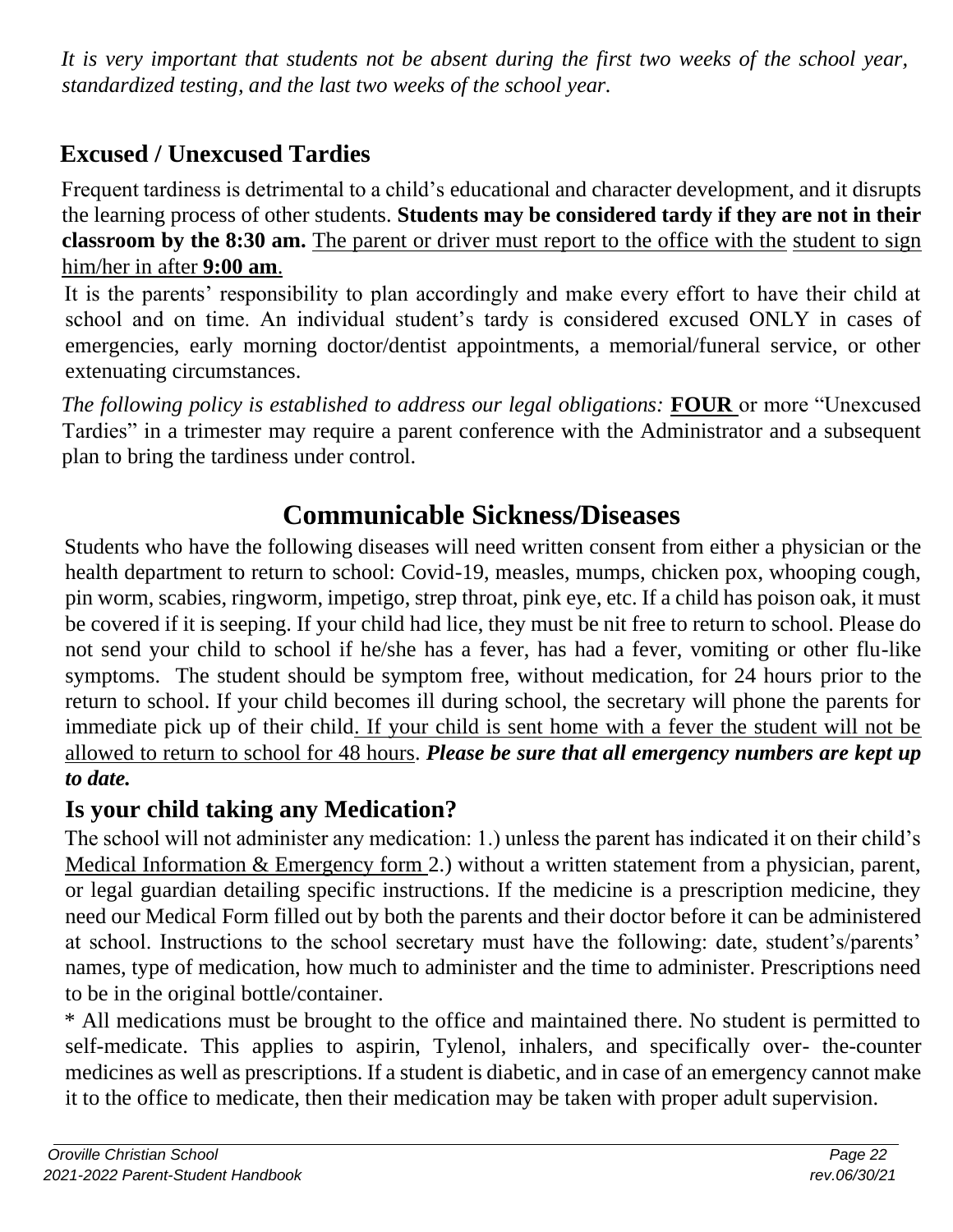If your child has allergic reactions to bee stings, pollen, foods, or other substances, please inform the office by writing the information on their Medical Information and Emergency Form.

### **The Eagle Newsletter**

The OCS newsletter is the primary way the school will communicate to families on a regular basis. The newsletter will be available digitally on the  $1<sup>st</sup> \& 3<sup>rd</sup>$  Friday of the month. It is the parents' responsibility to read all contents. The newsletter often contains time-sensitive information.

### **EDSS (***Extended Day Student Supervision)*

Before and after school childcare is provided through our EDSS program. EDSS is available from 7:30 am to 8:00 am Monday through Friday and 3:30pm to 5:30pm Mondays, Tuesdays,

Thursdays, and Fridays; and every Wednesday from 1:45pm to 5:30pm. If you are interested in our EDSS program, applications along with a schedule of fees are available in the school office. The registration fee is \$15 per child/per school year. EDSS charges are sent to the parents monthly. These can be paid in the office by cash or check or through your email when you are invoiced. Make sure that we have the most current email address for your family.

Our EDSS Coordinator is trained in CPR and First Aid and the program is managed to provide a safe and caring environment for families needing childcare. Students will be expected to work on homework while also having the freedom to take time out for snacks and after school activities. School and playground rules still apply during EDSS hours.

*\*Students under adult supervision or involved in after school tutoring, sports, or other approved school activities, are excused from EDSS and payment*.

### **Emergency Procedures**

### **Drills: Fire, Earthquake, & Intruder on Campus**

OCS practices safety procedures for fire, earthquakes, and intruders on campus. Drills are scheduled once a month. All campus visitors must participate in all drills.

### **Emergency Closing Procedures**

The following stations will give emergency and school closure information: KPAY (1060 AM or 95.1 FM) and KHSL TV 12.

You can also check our website or Facebook page.

In the event of an emergency school closing after students have arrived, parents will be contacted by phone and asked to pick up their child from their classroom as soon as possible and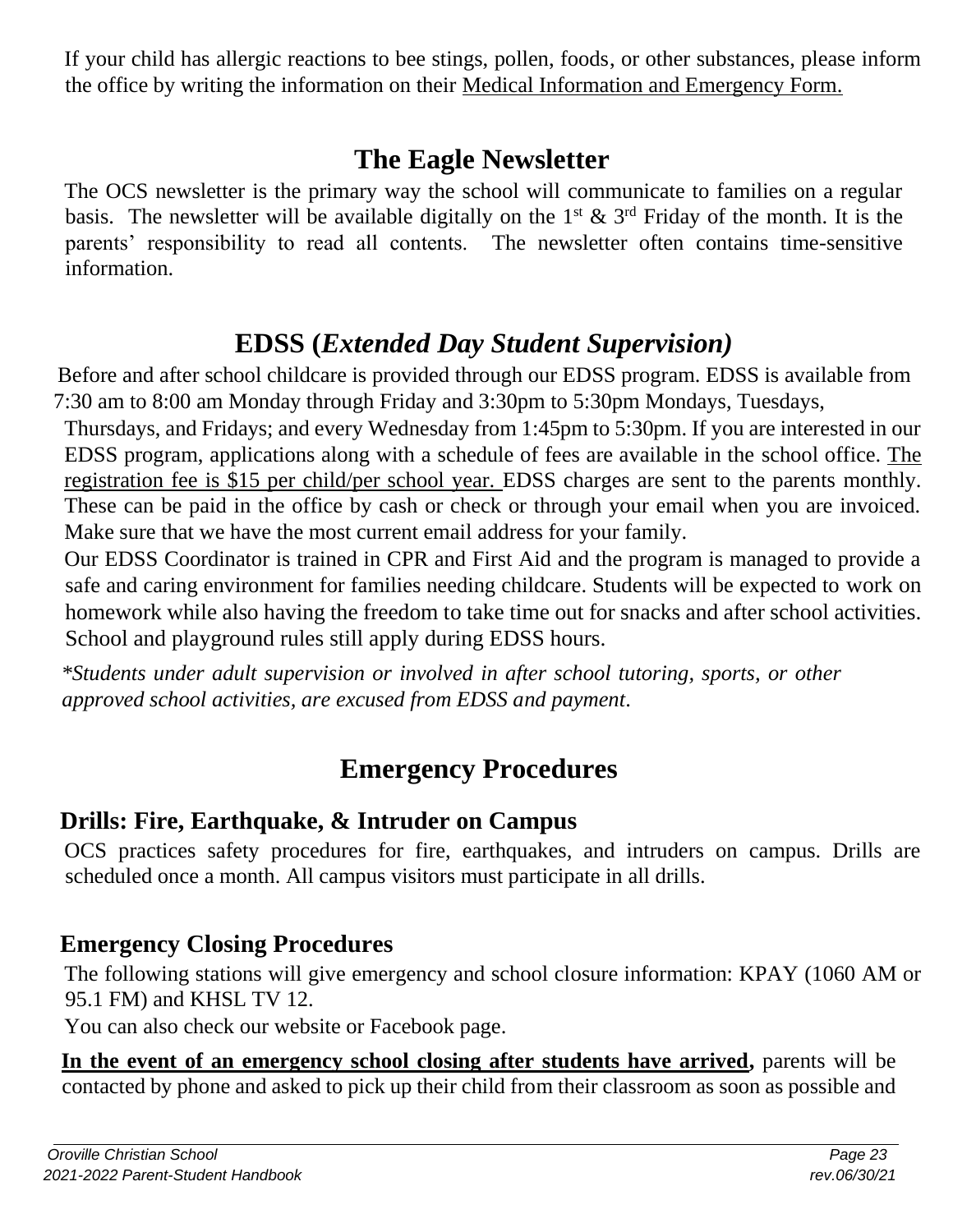in an orderly fashion. Parents are to knock on the classroom door (quietly) and wait for the teacher to answer. The parent will sign out the child from the classroom.

**If an emergency school closing occurs after school hours,** the Administrator will notify the school board members and the school secretary, who will then notify the teachers. The teachers will notify their "Phone Tree Captains" who will then notify the parents they have on their phonetree lists. **Please keep your family's emergency information current with the school secretary.**  An up-to-date emergency form can prevent unnecessary confusion and will be invaluable in emergencies. Notify those adults who are on your child's authorization list and confirm that they are available to pick up your child in case we cannot get a hold of you.

**IMPORTANT!** If the person picking up your child **IS NOT** on his/her emergency pick up list in the office, or you have not notified the school secretary, your child **WILL NOT** be released into their custody! *Relative or NOT!* Anyone picking up your child must be prepared to show I.D.

### **Entrance Testing**

New students entering OCS in Kindergarten are required to take an assessment prior to acceptance. This test will determine the grade readiness and maturity level of the child. The kindergarten teacher will test incoming kindergarteners. Students going into the first through eighth grades may be tested by the administrator.

#### **The Cutoff date and age for children entering kindergarten is age five by September 1st.**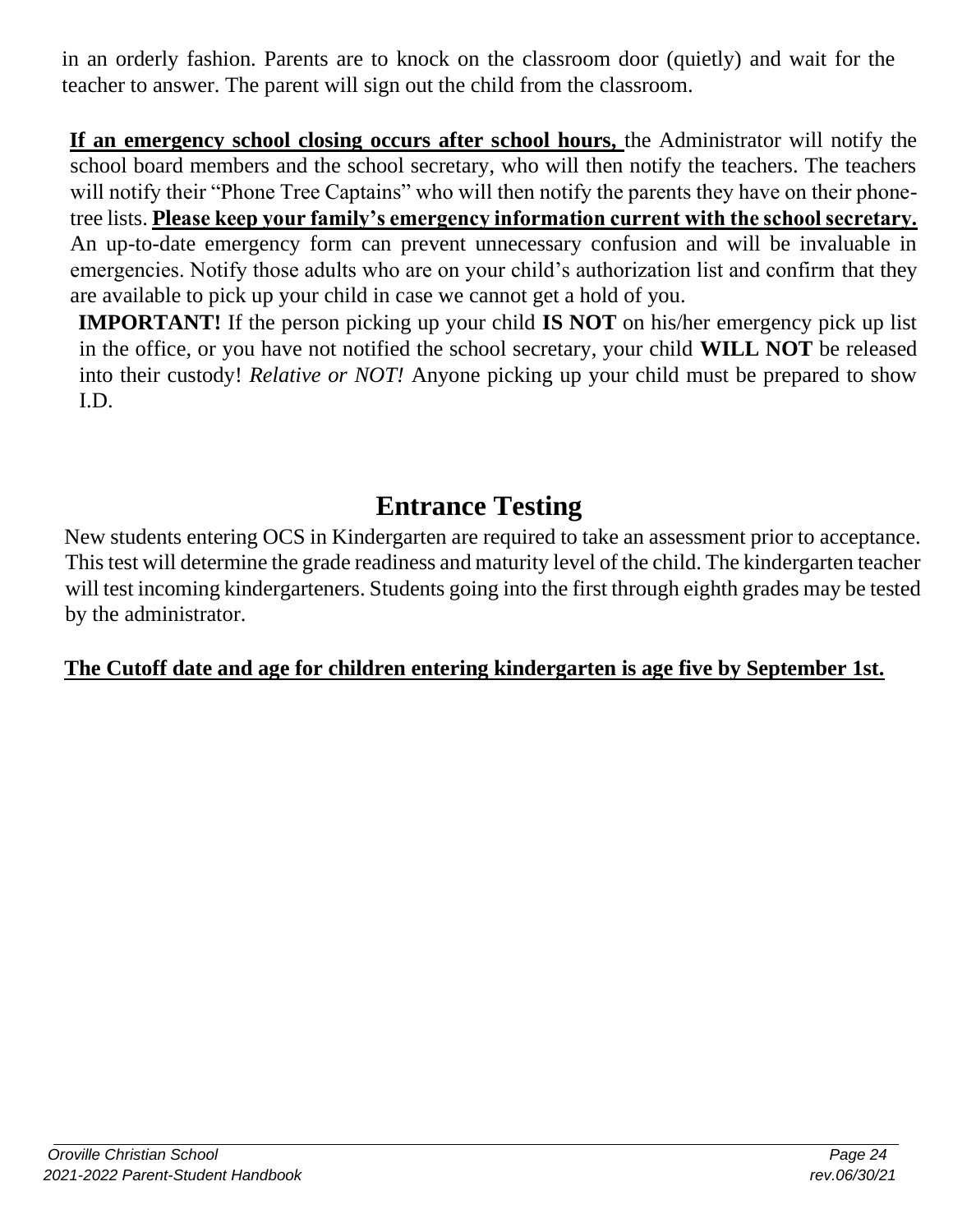## **Field Trips**

#### *We require our field trip drivers to adhere to the California Law.*

Educational field trips are planned as an extension of class study. Field trips are limited to:

1) OCS students, at the grade levels for whom the trip was designed 2) pre-approved chaperones and drivers. Siblings of students or unauthorized passengers are not allowed on school field trips.

From the beginning of the field trip to the end, the teacher (or the teacher's representative) is in charge. Parents, students, and chaperones are to adhere to all assignments and rules made by the teacher while on field trips.

*Field trip permission slips must be back to the teacher by the due date listed on the permission slip so driving roster assignments can be completed and parents can be checked for the proper insurance amounts. The teacher is solely responsible for assigning students with drivers on field trips.* 

All drivers must be at least 25 years of age and have the following on file in the office: 1) vehicle information, 2) a copy of their current proof of insurance policy (with amounts), and 3) a copy of a valid driver's license.

### **Insurance Requirements for Field trip Drivers**

- **Medical**  \$10,000 each individual passenger in the event of an accident.
- **Bodily Injury**  \$100,000 each person / \$300,000 each accident
- **Property Damage Liability**  \$100,000
- **Uninsured Motorist**  \$100,000 each person / \$300,000 each accident

### **Food Services**

Lunch is available on regular school days. The contents of the meal will change daily, and menus will be provided monthly. OCS partners with a local district to provide lunch at no charge. Lunch orders will be taken at the start of each day. If your child will not be at school at the start of the day, but they will be ordering lunch, you may call before 8:45am to order for them (if they will be arriving in time for lunch to be served.)

If you are bringing a lunch to school for your child after school has begun for the day, please bring it to the office. We will make sure your child receives his/her lunch at the appropriate time.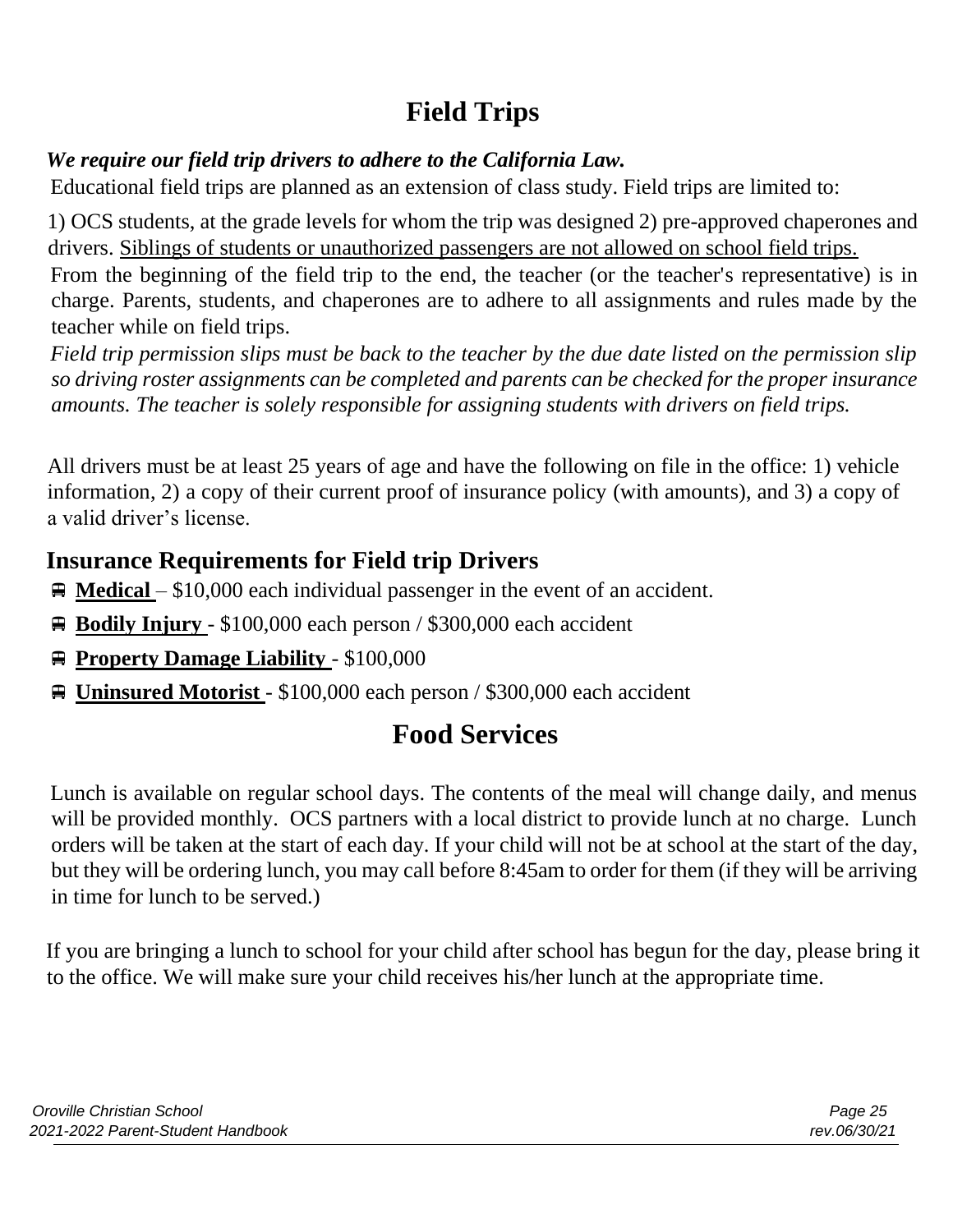#### **Grandparents' Day Celebration**

Grandparents' Day is a special day where grandparents of our OCS students are invited to come to school and spend time with their grandchildren. OCS students present a special chapel that honors all grandparents, and then grandparents are invited to join their grandchildren for a time of fun and fellowship.

### **Lighthouse Library**

*We do not currently have a librarian on staff. If you are interested in volunteering to help in our library, please let the office know.* 

The Lighthouse Library serves the OCS faculty, on-campus students, and their families, as well as EFC families. Most books may be checked out for two weeks at a time and may be renewed. They may not be renewed if someone else has requested a "reserve" of that book. Books need to be returned to the Library or the box inside the school office. *Books that are not returned will be considered lost and the patron will be billed the cost of replacing the book.*

### **Damaged Books or Devices**

Charges for damaged books or devices vary with the damage. When students damage a book or device beyond repair, the user is charged the replacement cost. When a book or device is returned with greater than normal wear but still usable (i.e., torn pages, writing that cannot be removed, missing power cord, etc.), the user will be charged the amount necessary to restore the object to working order.

### **Objectionable Educational Material**

Every effort has been made to provide the students at OCS with educational materials that are supportive of our mission, rigorous, and age appropriate. At times, students will study materials that may be objectionable, with the understanding that the teacher will help the student process the material considering God's word. However, if you find something your child has brought home is inappropriate, please make an appointment to bring your concerns to the Administrator**.**

### **Electronic Devices**

Students are encouraged **not** to bring electronic devices (iPods, cell phones, etc.) to school, as they can disrupt the academic mission. Students who do not use electronic devices appropriately will have them taken away.

Technology owned by OCS is considered the property of OCS, including all its contents, i.e., files, emails, browser history, data bases, etc., and are open to review by the administration.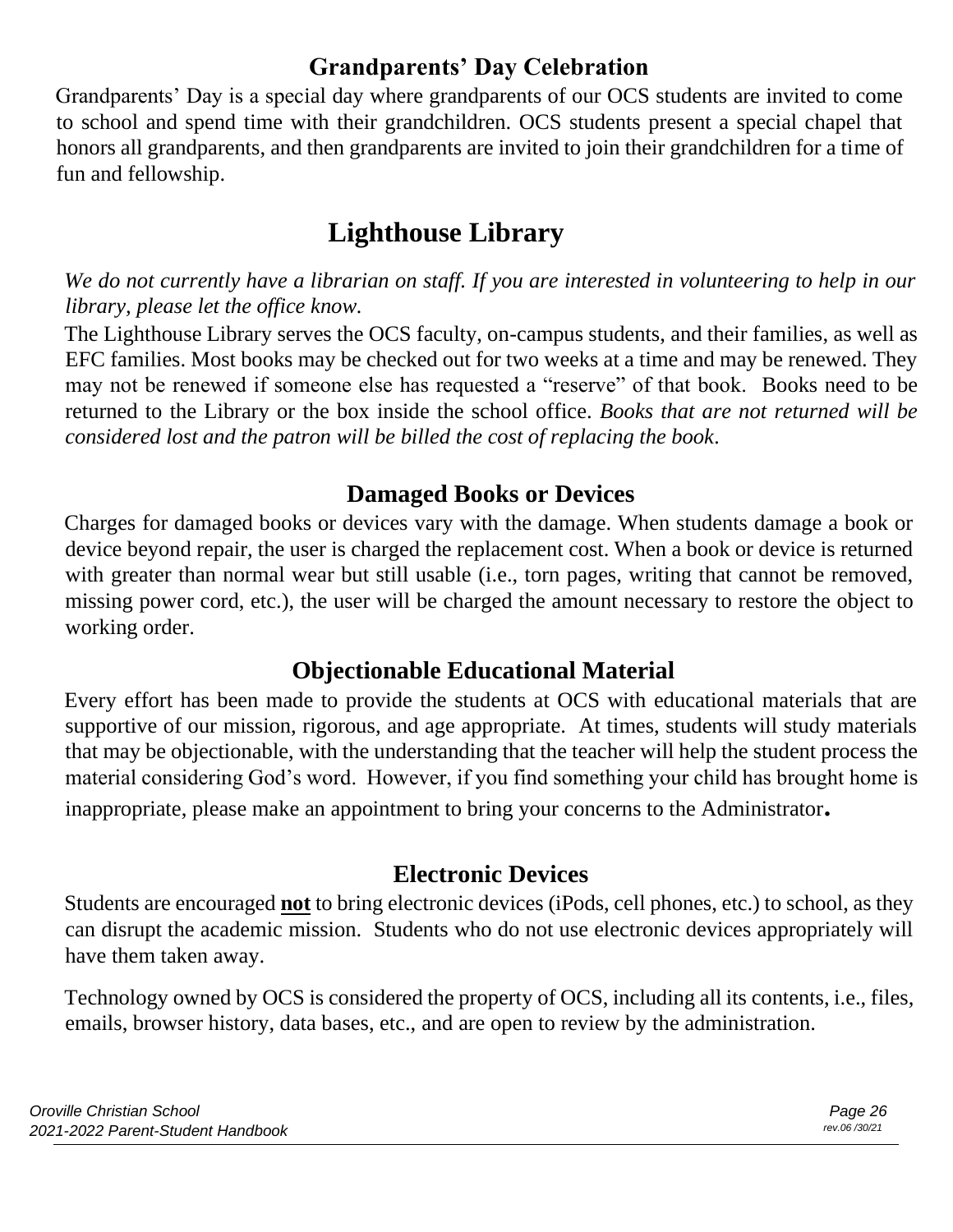### **Lost and Found**

Backpacks, notebooks, lunchboxes, carrying cases, and other **personal belongings** (coats, sweaters, etc.) should be **labeled** with the **child's last name**. OCS has a lost and found located in the school office. Unclaimed items will be donated to charity at regular intervals throughout the year.

### **Parent/Teacher Prayer Fellowship (PTPF)**

The Parent/Teacher Prayer Fellowship (PTPF) is an organization that supports OCS students and teachers. They lead fundraising efforts for the school, organize help in the classrooms, lead special events and activities for students and support teachers. Parents are encouraged to support PTPF activities and become involved at the classroom level as room moms/dads, party coordinators, field trip drivers and/or volunteer aides. The PTPF committee meets monthly and welcomes new members who are willing to join to learn about and serve on the committee. Parents may pick up a PTPF calendar and inform the PTPF committee of their willingness to serve at the beginning of each school year by signing up at Meet the Teachers and Back-To-School events.

### **Parent/Teacher Conferences**

Two days each fall are set aside for parent-teacher conferences. Parents are strongly encouraged to adjust their schedules to participate in these conferences as they are a very important time for communication between the home and school. Sign-ups are done online with each teacher. Additional conferences can be scheduled throughout the school year if parents or teachers need to discuss student progress or behavior. Parents are asked to call the school office or email the teacher directly to set these up. Since teachers are generally on campus after school until 4:00 pm, the best time for an appointment is between 3:30-4:00 pm. Teachers are not available during the school day for conferences.

### **Parties**

Elementary classes celebrate two parties per year: Christmas and Valentine's. There is an end-ofthe-year party given by the PTPF. Teacher birthday parties are allowed but need to be restricted to an hour-long activity in the classroom at the end of the day. Going off campus to bowl, swim, play at the park, etc. is not acceptable for birthday parties. Parties arranges off-campus are not school sponsored events, nor will they be promoted by the school.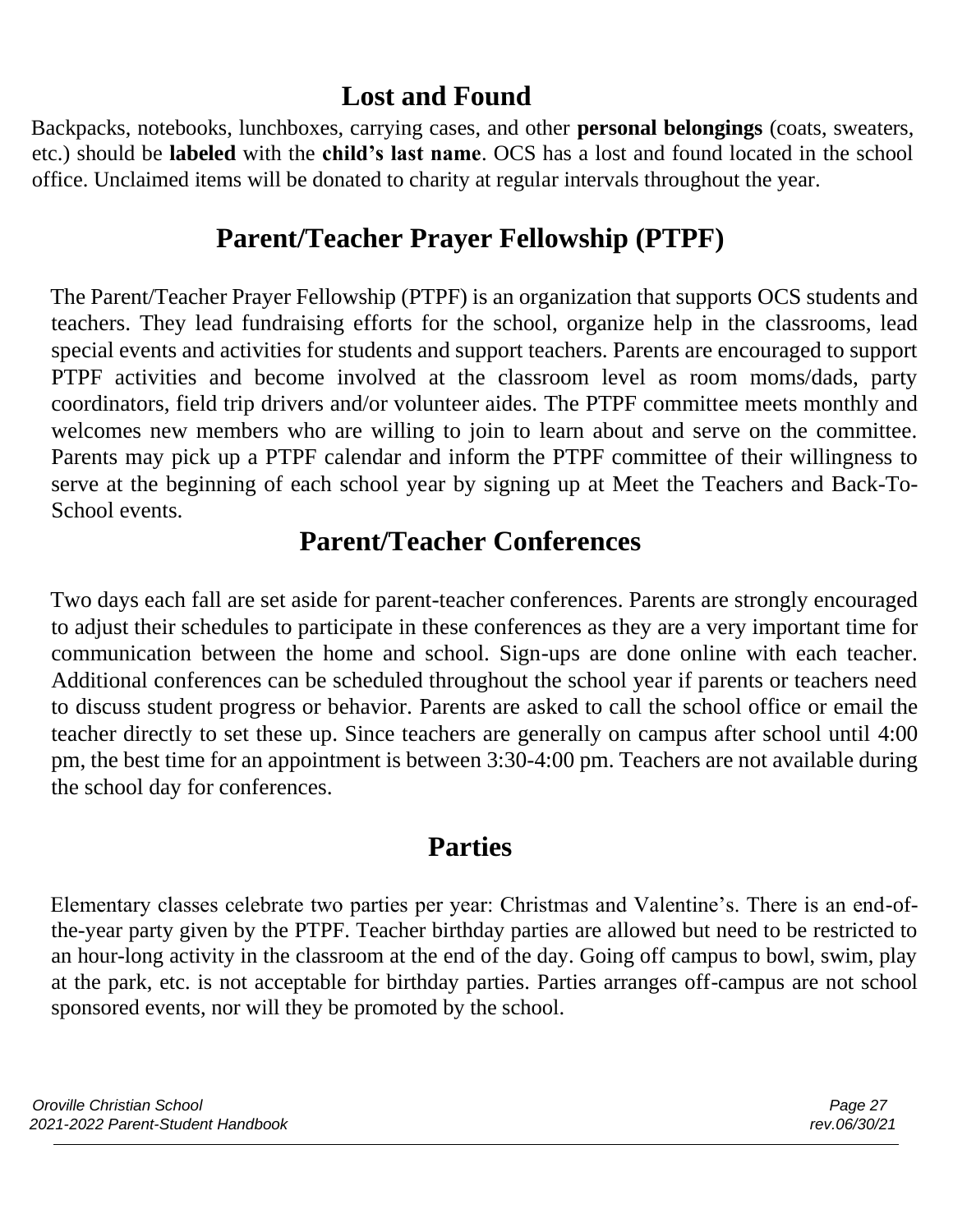It is acceptable for parents of students in elementary school to do something special for their children on their birthdays for the entire class. OCS asks that parents plan with the teachers so that any treats brought to the class can be distributed at lunchtime or during a prearranged recess. Class time cannot be used for birthday parties. If a child has a birthday in the summer, it is acceptable to celebrate their birthday during the school year. For parties that will occur outside of school and away from campus, parents are asked not to send in birthday invitations to be passed out in school unless everyone in the class is going to be invited. Making school the place where only a few invitations are passed out creates hurt feelings for other students who are left out.

### **Resolution of Disagreements**

OCS is a community that is based on the teachings and example of the Word of God. The policy of the school is to follow the principle of Matthew 18:15-19. A parent or student who has a question, concern or disagreement with a staff member should go to that staff member and present the concern. If the parties involved cannot come to a satisfactory resolution, the following steps should be taken:

- 1. Bring the issue of concern to the teacher or staff member involved in the issue.
- 2. Bring the issue of concern to the Administrator.
- 3. If, after these steps, the issue is unresolved you may appeal to the School Board in writing.

OCS families agree that any claim or dispute arising out of, or related to, this agreement or to any aspect of the school relationship, including statutory claims, shall be settled by biblically based mediation. The parties agree that these methods shall be the sole remedy for any controversy or claim arising out of the school relationship or this agreement and expressly waive their right to file lawsuits against one another in any civil court for such disputes, except to enforce a legally binding arbitration decision. Each party, regardless of the outcome of the matter, agrees to bear the cost of his/her/its own arbitration and one-half of the fees and costs of the neutral arbitrator and any other arbitration expenses. (If the parties mutually agree to use only one arbitrator, each party shall bear the cost of one-half of the fees, costs, and any other arbitration expenses.) NOTE: Concerns voiced anonymously (through letters, phone calls, etc.) cannot be dealt with by OCS staff or administration since anonymity does not allow for resolution between the parties. God calls each of us to listen to one another's concerns and to be willing to offer God's forgiving love to one another. "Let the peace of Christ rule in your hearts, since as members of one body you were called to peace." (Colossians 3:15)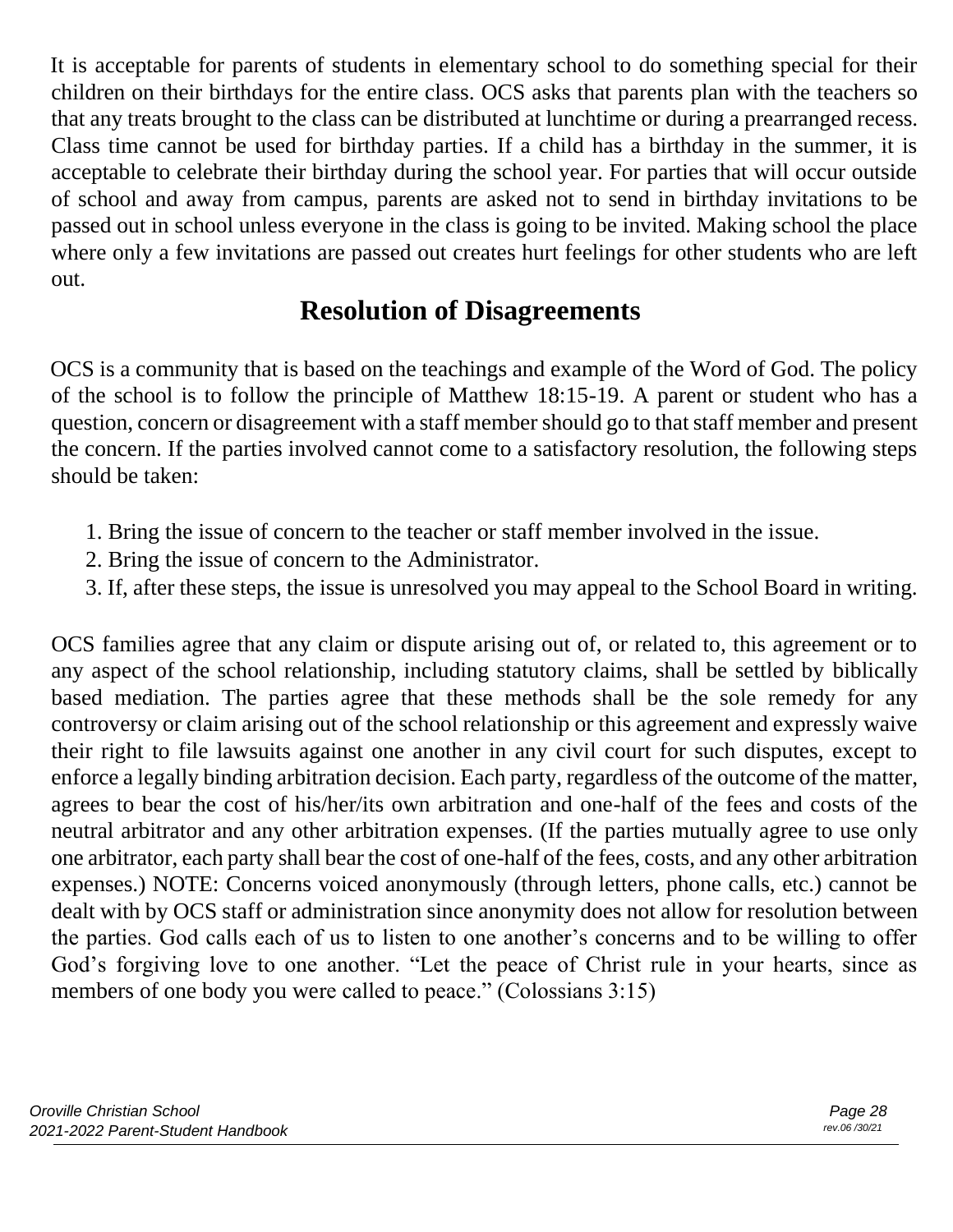### **School Events**

### **Athletics**

OCS offers a limited athletic program for students in  $5<sup>th</sup>-8<sup>th</sup>$  grades. Boys and girls may participate after school in basketball, volleyball, track and field, and flag football. Each student choosing to play after school sports will be charged \$30 per athlete, per sport, to be collected with the sport registration form. Parent/Coach volunteers are necessary for sports to be facilitated at the school. *Student athletes must be in school on game day for a minimum of 4 hours to play. Exceptions may made for doctor appointments and family emergencies but should be cleared with the administrator.*

#### Eligibility

- A. Students may only participate in teams designated for their gender (as determined by biology at birth).
- B. All forms and participation fees must be paid prior to participation in a scheduled contest.
- C. Students must achieve a C average (2.0) in the grading period immediately prior to the season.
- D. A student may not participate if their behavior or cooperation in class is unacceptable.

### **Music, Science Fair, & Christmas Programs**

Band is available for students in grades 5-8<sup>th</sup>. Beginning band is required the entire year for 5<sup>th</sup> grade students.

When available, all grades (K-8th) will participate in a Spelling Bee or STEM (Science, Technology, Engineering, or Math) competition every year. For grades 5-8th participation is mandatory for a letter grade.

Every year OCS presents a Christmas program, involving Preschool through sixth grade students, as an outreach to families, friends, and our community.

### **Graduation & Celebration Ceremonies**

Eighth grade graduation is an important event, culminating a student's successful completion of study at OCS. Kindergarten also has a program to celebrate the end of their first year of school.

### **Historical Sites Tour (HST)**

The Historical Sites Tour is a highlight that occurs every other spring. The seventh and eighth grade students and school staff travel to another part of the country to see what they have learned about in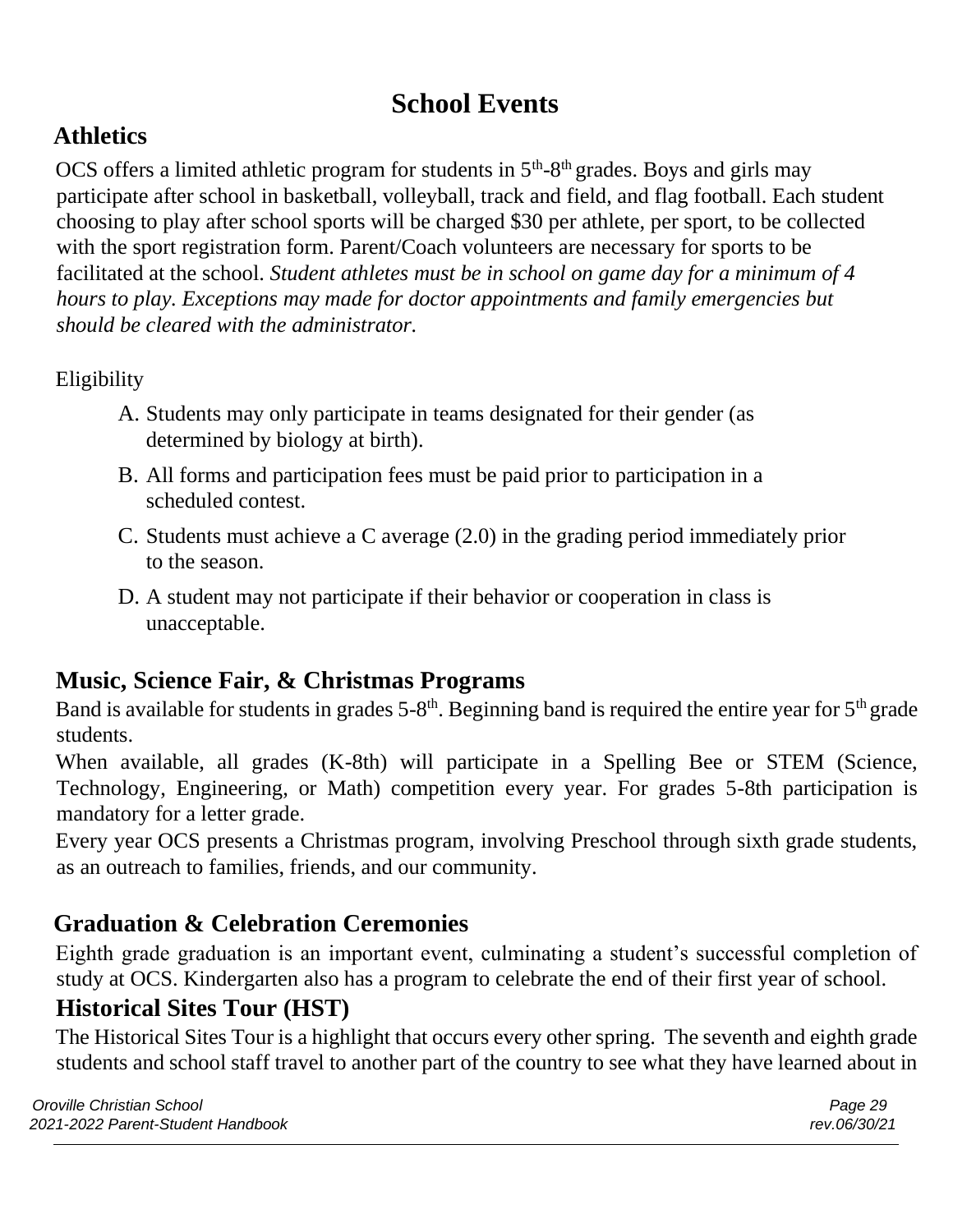the classroom. The trip teaches our children about our heritage and prepares them to be good Christian citizens. Students will see the marks of Providence everywhere.

Enrolled students can participate in fund raisers to help finance this trip. *Future HST trips: 2022, 2024, etc.* 

### **School Pledges**

OCS encourages patriotism, including respect for our flag (Romans 13:1-2). Students raise the American and Christian flags daily on the school grounds. Daily, students give pledges to both flags and the Bible.

**American Flag Pledge** – I pledge allegiance to the flag of the United States of America, and to the Republic for which it stands, one nation under God, indivisible, with liberty and justice for all.

**Christian Flag Pledge** – I pledge allegiance to the Christian flag and to the Savior for whose kingdom it stands. One Savior, crucified, risen, and coming again with life and liberty for all who believe.

**The Bible Pledge** – I pledge allegiance to the Bible, God's Holy Word. I will make it a lamp unto my feet and a light unto my path. I will hide its words in my heart that I might not sin against God.

### **Sexual Harassment Policy**

The State of California requires that every school have a sexual harassment policy in place. OCS has its entire policy available for parents to see at their request. To summarize the policies, OCS does not allow any form of harassment of other students, any off-color or derogatory comments, or any actions or teasing that are negative, hurtful, or against the clear teachings of Scripture. Students who feel harassed in any way should go to a teacher or to the administration to stop the improper behavior from other students.

### **Student Pictures**

School pictures are taken in the fall. These pictures are used for the school yearbook and school ID cards; however, parents may select a package of these pictures to purchase if they wish. Information concerning the cost of ordering pictures is sent home by the school prior to picture day.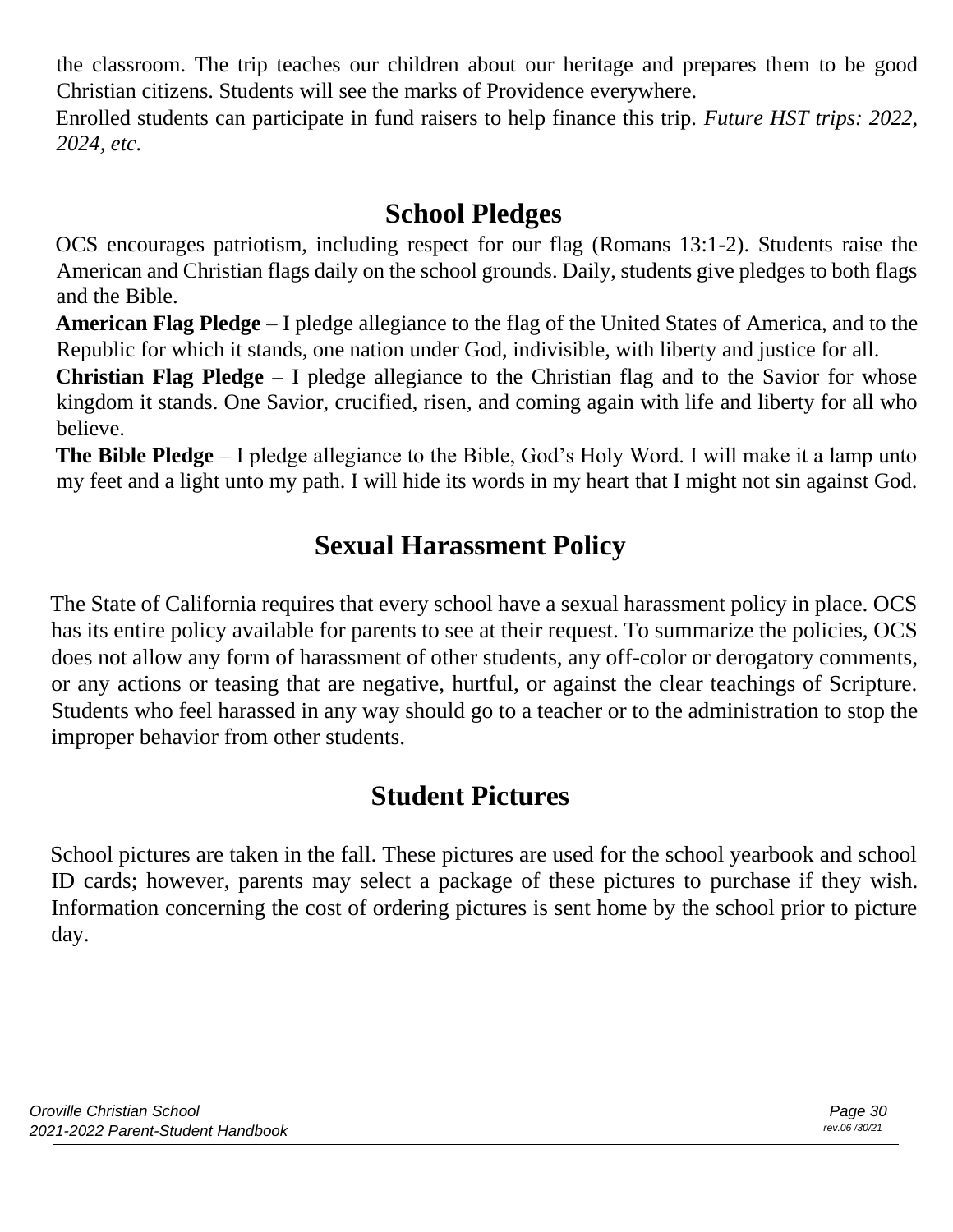### **Student Withdrawals**

When a parent is withdrawing a student from OCS, the parent must fill out a Withdrawal Notice stating the date the child last attended school and the reason for the withdrawal. Depending upon the circumstances surrounding the withdrawal, it may also be necessary to have an exit interview with the Administrator. **If a student is not properly withdrawn from school, payments will continue to be billed to the parent and the child will still be considered enrolled in the school**.

### **Sunday Activities and Events**

OCS desires to support Sunday as the Lord's Day for worship and fellowship in local churches. Because of this the school will not schedule any meetings, games, activities, parties, events, rehearsals, or practices on Sunday.

### **Visiting Campus (Parent and Student Guests)**

We welcome parents anytime on our campus. We love having parents here because it shows your support for your child and for learning. Parents must first stop in the school office, sign in and pick up a visitor's badge. OCS is a closed campus and local friends cannot visit classes during the day. If OCS students have friends or relatives visiting from out of town, they can visit classes for one day with prior permission from administration.

### **Traffic Route and Rules**

- 1. The traffic plan is in place to helps eliminate confusion and danger.
- 2. Follow the arrows while driving in the parking lot! One-way traffic, two lanes. If parking, please park in a parking space.
- 3. Drive **very slowly** always, and please observe the traffic pattern.
- 4. When dropping off, pull as far forward as possible. When picking up, wait for your child to come to the car.
- 5. Drivers who plan to stay longer should park at the beginning of the parking lot (where you enter), away from the congestion of cars. Do not park in driving areas and do not delay cars waiting behind you.
- 6. Students and Parents are to use the crosswalk and always walk.
- 7. Ease **forward** out of your parking space, rather than backward. If you must back out of the space, do so slowly and carefully.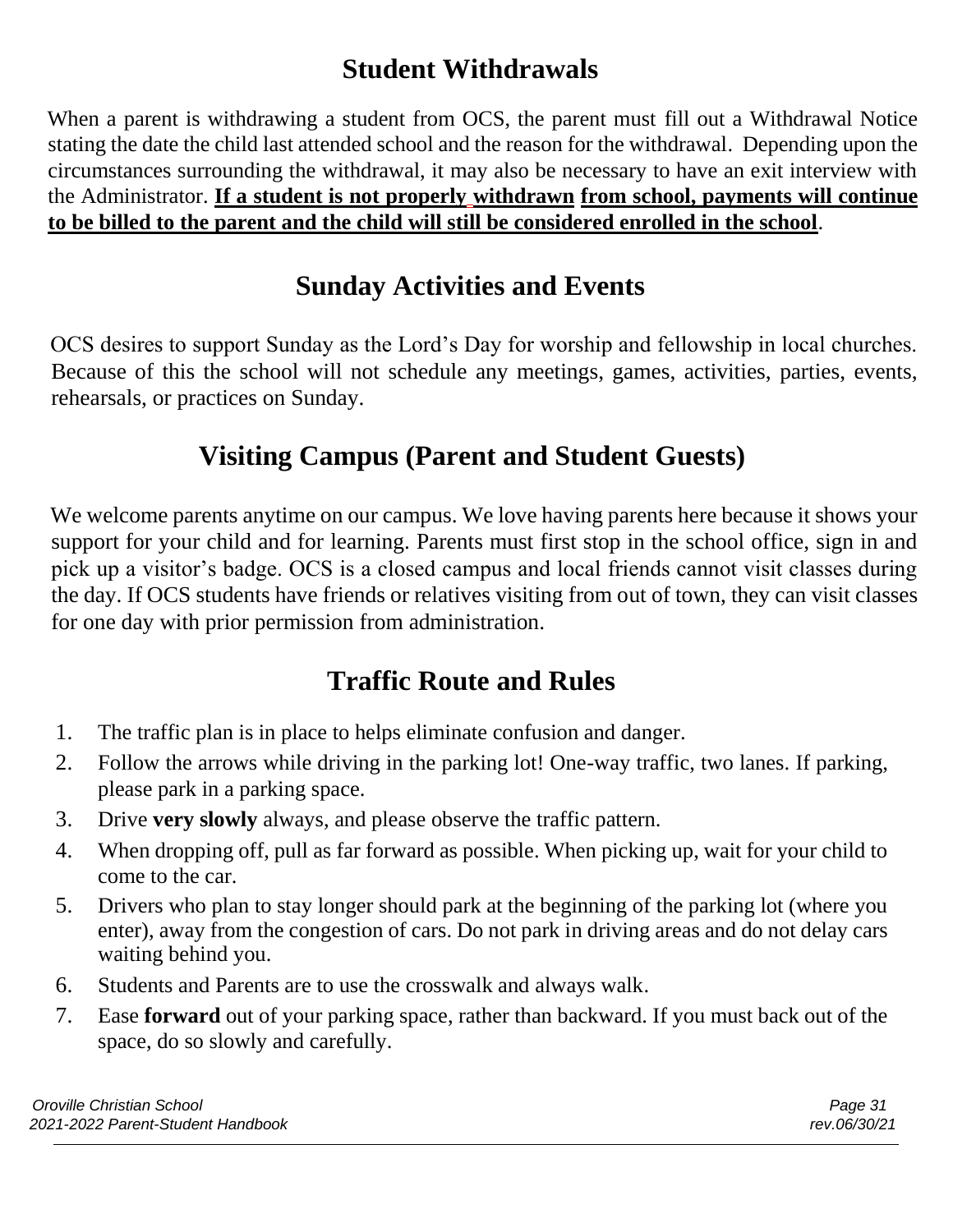- 8. Please do not conference with or otherwise distract teachers or other traffic directors during their before or after school duties.
- 9. Once your child has found you, please keep them in your vehicle. Children walking among parked cars are at significant danger.

#### **Morning Drop Off** Arrivals

OLIVE HIGHWAY

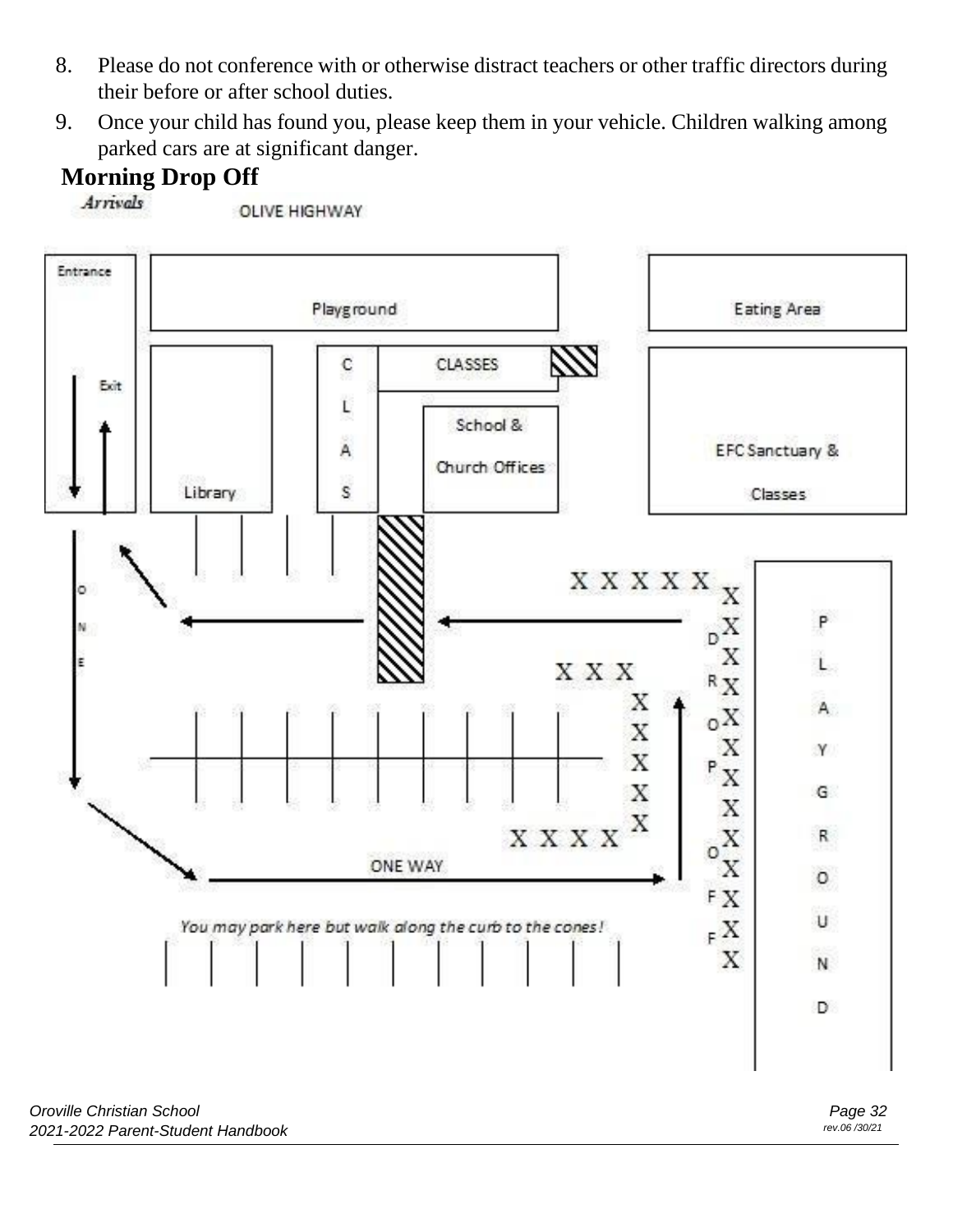**Afternoon Pick Up** 

**Departures** 



*Oroville Christian School Page 33* 2021-2022 Parent-Student Handbook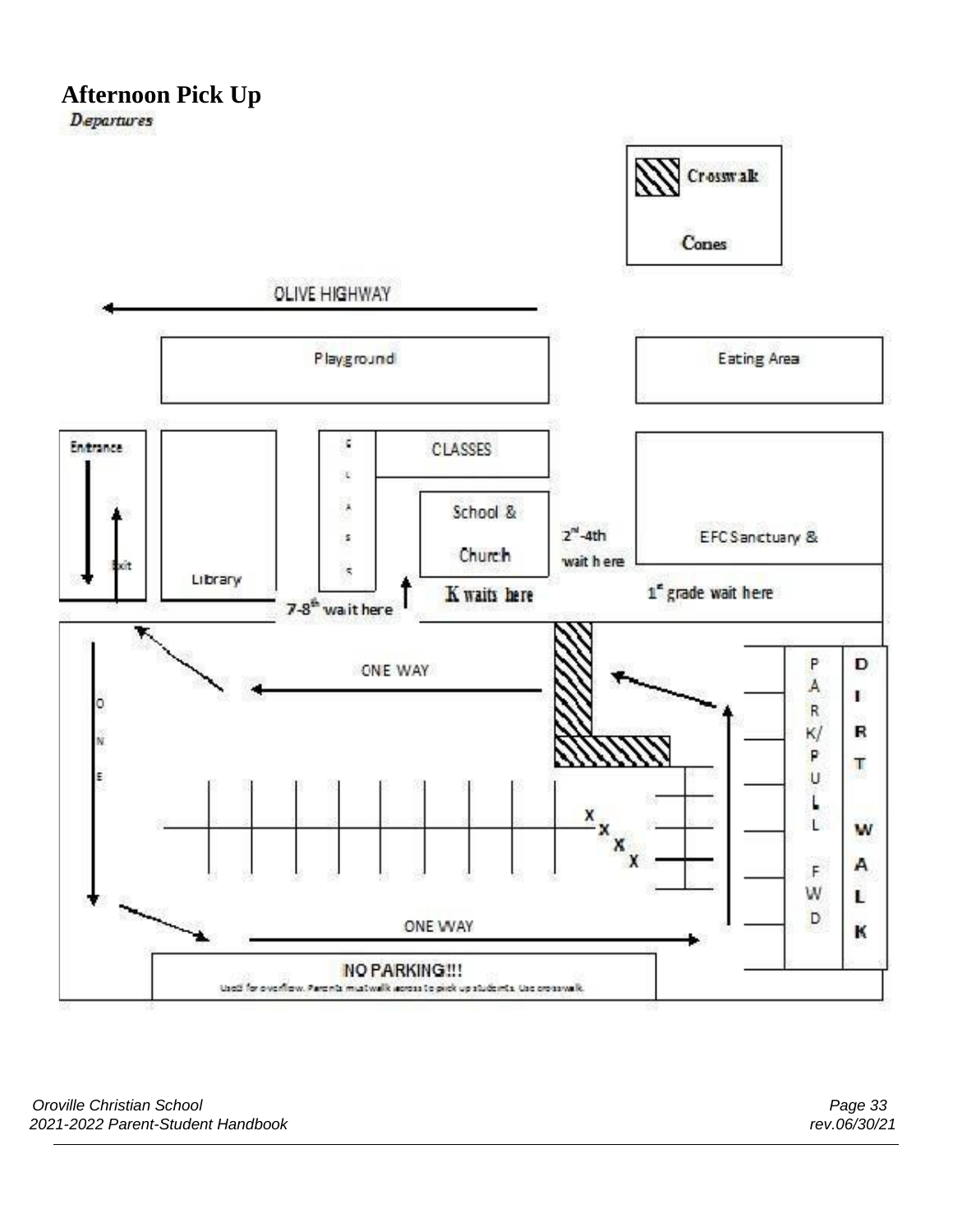## **Campus Map**

| Music                             | PLAYGROUND AREA                |                    |                        | <b>OUTSIDE EATING AREA</b> |                  |                       |                                                  |
|-----------------------------------|--------------------------------|--------------------|------------------------|----------------------------|------------------|-----------------------|--------------------------------------------------|
| Building                          | Preschool<br>Rm#5              | Nursery<br>Rm #7/8 | Children's<br>Ministry | Rm #9                      | Rm #12           | Gym and<br>Fellowship | $\rm K$<br>$\bf I$<br>$\mathbf T$<br>$\mathbf C$ |
| Girls<br>Restroom                 | Hallway /<br>Staff<br>Restroom |                    |                        |                            |                  | Hall                  | $\overline{H}$<br>${\bf E}$<br>$\mathbf N$       |
| Closet<br><b>Boys</b><br>Restroom | PreK<br>$Rm \#3$               |                    | Rm #10                 |                            | Rm #11           | Sanctuary             | Rm #15                                           |
| Library<br>$\&$                   | Rm#2                           |                    | OCS Office             |                            | Hallway          | and<br>Chapel         |                                                  |
| Comp.<br>Lab                      | Rm#1                           |                    | <b>EFC</b> Office      |                            | <b>Restrooms</b> |                       | Rm #14                                           |
|                                   | PARKING AREA                   |                    |                        |                            |                  |                       |                                                  |
|                                   |                                |                    |                        |                            |                  |                       |                                                  |
|                                   |                                |                    |                        |                            |                  |                       |                                                  |
|                                   | <b>GRASS FIELD</b>             |                    |                        |                            |                  |                       |                                                  |
|                                   |                                |                    |                        |                            |                  |                       |                                                  |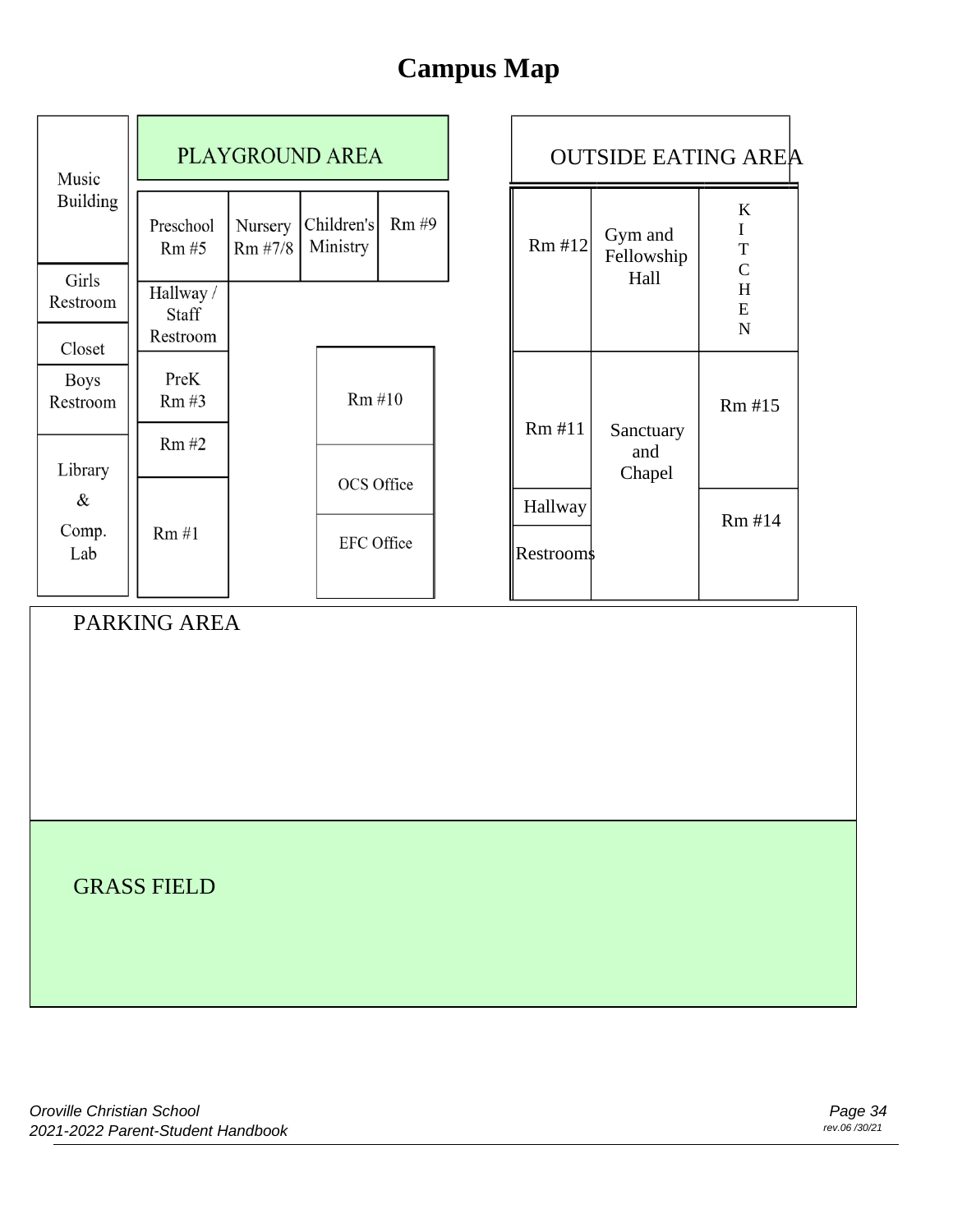*Oroville Christian School Page 35 2021 -202 2 Parent -Student Handbook rev.06/30/21*